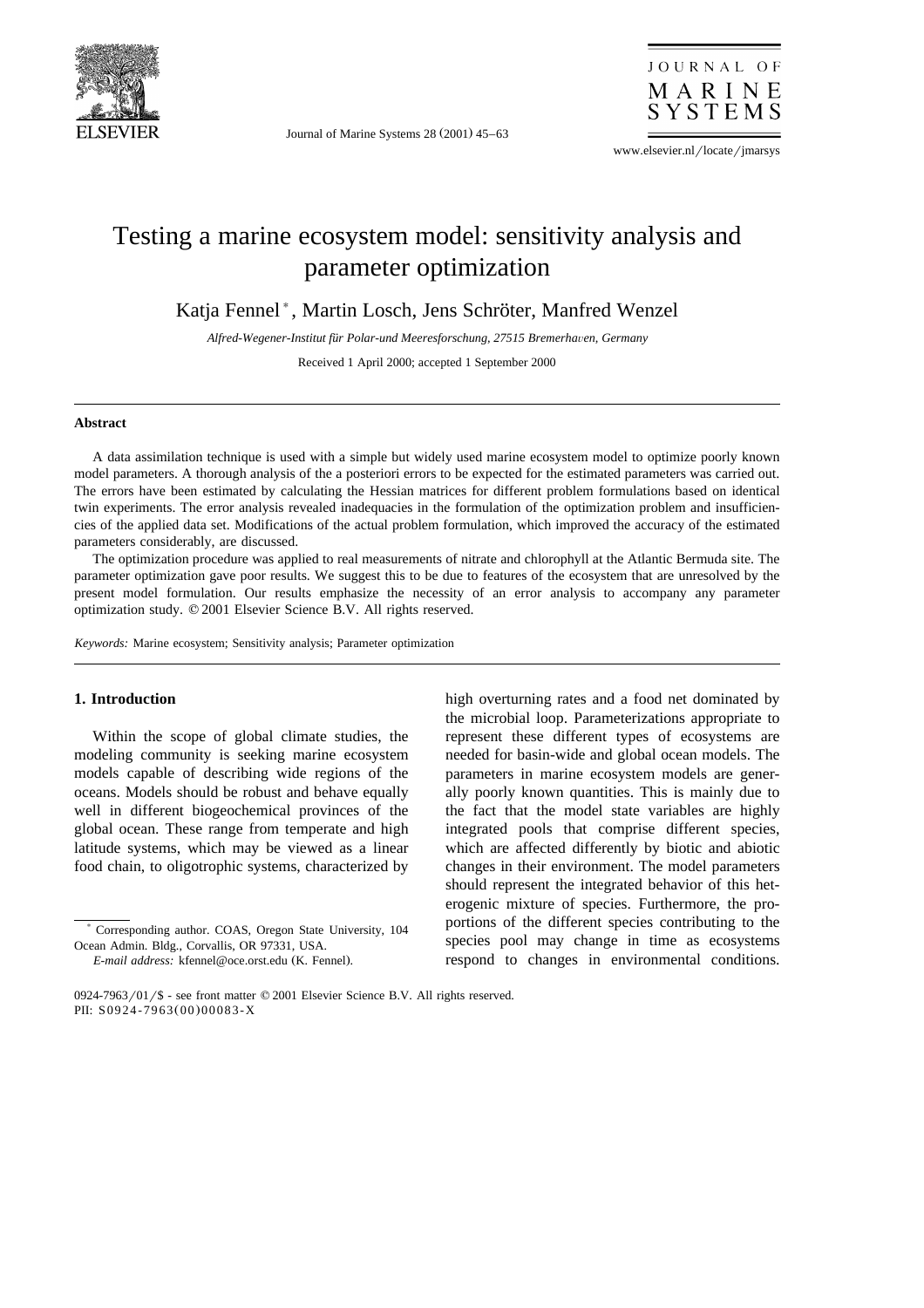Thus, the model parameters are not straightforward to define.

The parameter values are difficult to determine by measurements. Single quantities like phytoplankton growth rates may be found by laboratory experiments. However, these values represent mostly single species under controlled conditions and their application to the in situ conditions is questionable. Only until recently, the general procedure for setting parameters of ecological models was to use corresponding values from former modeling studies and/or fit the model output to observed data by subjective tuning of the parameters. The employment of data assimilation techniques seems an attractive alternative, since these methods allow one to settle poorly known model parameters objectively based on statistical assumptions about observations of the real system. Such a parameter estimation is done by combining the dynamical model and measurements of the state of the real system. The data assimilation technique generally used within the context of parameter optimization is the adjoint method (Lawson et al., 1995, 1996; Schartau et al., 2000; Spitz et al., 1998, 2000). A few studies employ simulated annealing (Hurtt and Armstrong, 1996, 1999; Matear, 1995) or a non-linear optimization technique (Evans, 1999; Fasham and Evans, 1995; Prunet et al., 1996a,b) to perform parameter optimizations. The basic idea underlying these methods is to vary model parameters until the misfit between the dynamical model and the time-distributed data is minimized, while the model equations are fulfilled exactly. The general procedure of parameter estimation by the adjoint method is discussed in detail by Evensen et al. (1998).

Former assimilation studies demonstrate that the optimization of ecological parameters is a difficult task. While the feasibility of the adjoint method to recover model parameters was shown in principle by identical twin experiments (Lawson et al., 1996; Schartau et al., 2000; Spitz et al., 1998), the application to real observations turned out to be problematic. For instance, Fasham and Evans (1995) did not find a parameter set that would give a good fit to the whole observation set simultaneously, Prunet et al.  $(1996a)$  found only a few model parameters to be constrained by the data, and Spitz et al. (1998) could not estimate the optimal model parameters when employing real observations.

Since an optimization procedure can only provide estimates of the parameters in question, we regard studies of this kind as not complete without an analysis of the errors of the optimal estimate. This paper provides a thorough investigation of the errors to be expected for the optimal parameter estimates. The important problem of what aspects of the parameter set are difficult to determine or are not constrained by the available data is illuminated by an error analysis. The estimated a posteriori errors inspire modifications of the problem formulation and reveal the inadequacies in the employed data sets and model formulation. Since the error analysis is based on a widely used modeling approach, the results apply to a whole class of presently used ecological models.

The ecological model, the inverse formulation, and the method to obtain the error estimates are described in Section 2. The error analysis is presented and discussed in Sections 3 and 4, respectively. An application of the optimization procedure to real observations is performed in Section 5, followed by its discussion in Section 6. The paper concludes with Section 7.

## **2. Method**

### *2.1. The ecological model*

The ecosystem model employed in this study is a simple representation of the nitrogen cycle, but nevertheless a widely used approach to describe the pelagic system of marine environments. The model consists of four partial differential equations that determine the dynamical evolution of the state variables: dissolved inorganic nutrients DIN, phytoplankton Phy, zooplankton Zoo and detritus Det. This type of model is also termed the NPZD-model. A schematic of the model is given in Fig. 1. NPZDmodels are currently used in various spatial resolutions ranging from vertically integrated and one-dimensional models (Doney et al., 1996; Evans and Parslow, 1985; Fennel, 1995) to coupled three-dimensional models (Fennel, 1999; Oschlies and Garçon, 1998, 1999; Palmer and Totterdell, 1999). While the conceptual structure of the ecological part of all of these models is very similar, slight differ-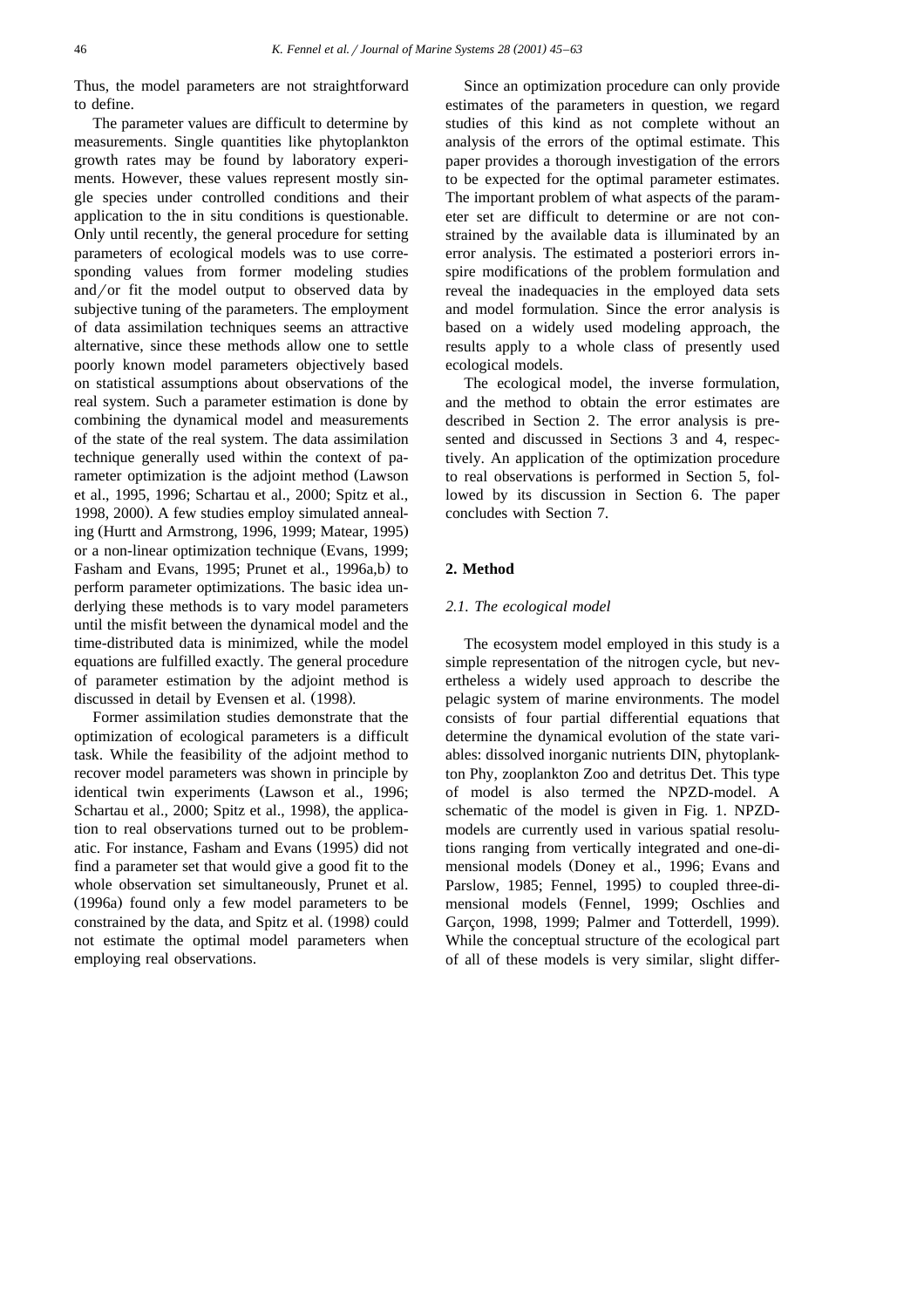

Fig. 1. Schematic of the NPZD-model.

ences occur in the explicit mathematical formulation of the process parameterizations. The latter are empirical and thus depend to some extent on the personal choice of the modeler.

This study is based on a vertically integrated formulation of the model, that is, the state variables are assumed to be homogenously distributed over the mixed layer. The evolution of the mixed layer is calculated from prescribed daily mixed layer depths (MLD). The prescribed mixed layer depths are taken from a simulation of the general circulation model described by Drange (1996). The circulation model is a version of the Miami Isopycnic Coordinate Ocean Model (MICOM) (Bleck et al., 1992) employing the mixed layer parameterization of Gaspar (1988) and forced with ECMWF wind stresses, heat fluxes and solar radiation. The positive change of the mixed layer depth  $h<sup>+</sup>(t)$  determines the rate of nutrient entrainment into the mixed layer from greater depths. It is given by

$$
h^{+}(t) = \max(h(t), 0),
$$
  
where  $h(t) = \frac{dMLD}{dt}$ . (1)

The phytoplankton growth rate  $g<sub>P</sub>$  depends on the supply of dissolved inorganic nutrients DIN according to a linear Michaelis–Menten kinetic and on the availability of photosynthetically active light  $F(I)$ . The growth rate is given by

$$
g_{\rm p}(I, \text{DIN}) = \mu_{\rm p} \frac{\text{DIN}}{k_{\rm N} + \text{DIN}} \cdot \frac{1}{\text{MLD}} \int_0^{\text{MLD}} F(I) \text{d} z,
$$
\n(2)

where  $\mu_{\rm p}$  is the maximum phytoplankton growth rate,  $k_{\rm N}$  the half-saturation concentration for nutrient uptake and *I* the depth dependent radiation. The photosynthesis to light relationship (PI-curve) is determined following Evans and Parslow (1985)

$$
F(I) = \frac{\alpha \cdot \text{par} I}{\sqrt{\mu_{\text{P}}^2 + \alpha^2 \text{par}^2 I^2}}.
$$
 (3)

Here  $\alpha$  represents the initial slope of the PI-curve and par is a constant determining the fraction of incident light that is available for photosynthesis. The phytoplankton loss terms comprise grazing by zooplankton  $g<sub>z</sub>$  and linear metabolical losses due to the constant respiration and mortality rates  $\lambda_{\text{PN}}$  and  $\lambda_{\rm PD}$ , respectively. The zooplankton grazing is represented by a squared Michaelis–Menten response

$$
g_Z = \mu_Z \frac{\text{Phy}^2}{k_\text{P} + \text{Phy}^2},\tag{4}
$$

where  $\mu$ <sub>z</sub> is the maximum grazing rate and  $k$ <sub>P</sub> the half-saturation concentration for phytoplankton ingestion. Zooplankton exudation is described by a constant rate  $\lambda_{ZN}$  while zooplankton mortality is assumed to be quadratically dependent on the zooplankton standing stock, that is  $\lambda_{\text{ZD}}\text{Zoo}^2$ . Detrial particles are remineralized in the mixed layer at a constant rate  $\lambda_{\rm DN}$  and sink out of the mixed layer at a constant velocity  $w_{\rm D}$ .

With these definitions, the model equations read explicitly

$$
\frac{dPhy}{dt} = g_P Phy - g_Z Zoo - \lambda_{PN} Phy - \lambda_{PD} Phy
$$

$$
-\frac{m + h^+(t)}{MLD} Phy \tag{5}
$$

$$
\frac{dZ_{00}}{dt} = g_Z Z_{00} - \lambda_{ZN} Z_{00} - \lambda_{ZD} Z_{00}^2 - \frac{h(t)}{MLD} Z_{00}
$$
\n(6)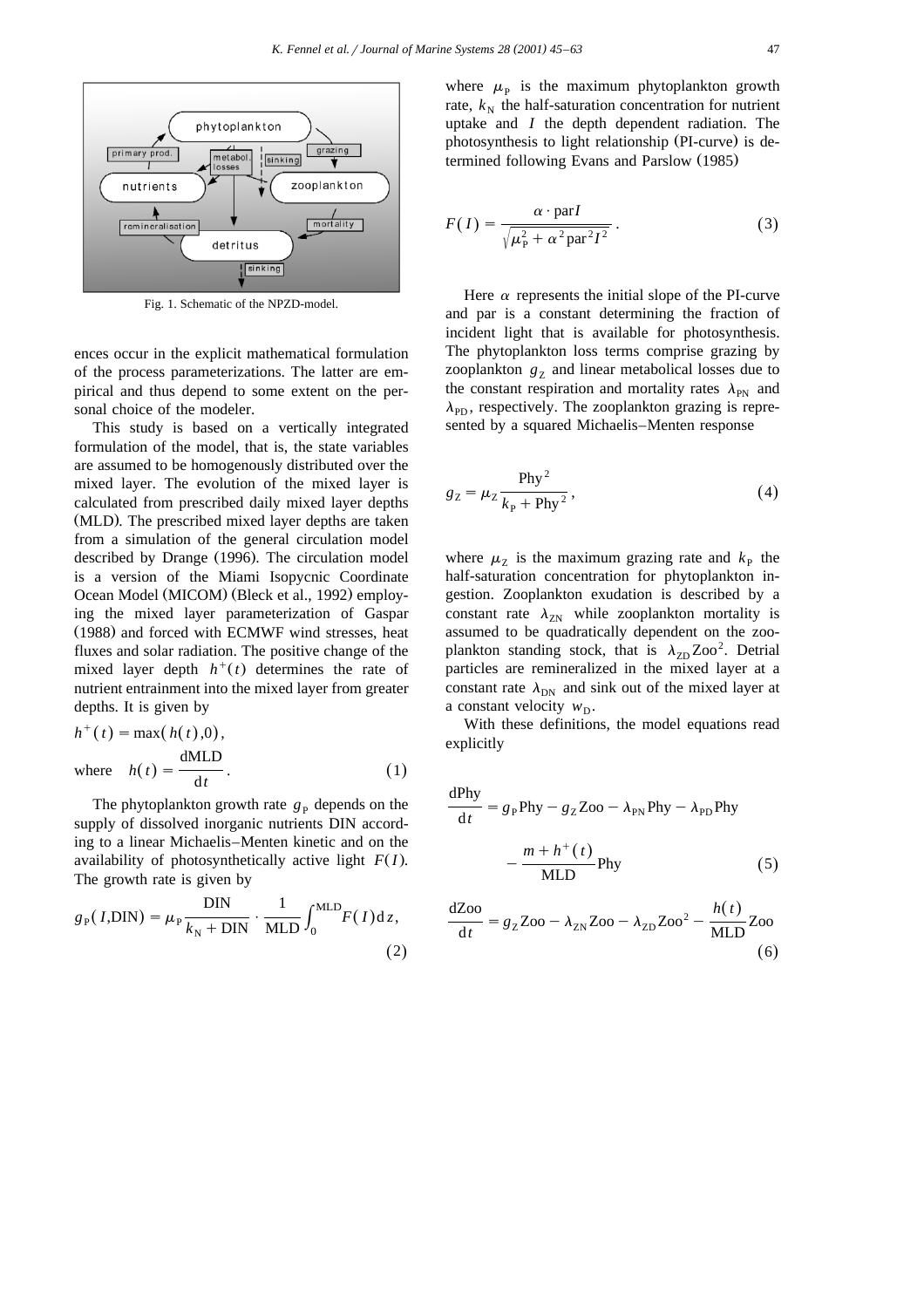$$
\frac{1}{\sqrt{1+t}}
$$

$$
\frac{\text{dDIN}}{\text{d}t} = -g_P \text{Phy} + \lambda_{PN} \text{Phy} + \lambda_{ZN} \text{Zoo} + \lambda_{DN} \text{Det}
$$

$$
+\frac{m+h^+(t)}{MLD}\big(N_{\text{slope}}MLD-DIN\big)\qquad(7)
$$

$$
\frac{dDET}{dt} = \lambda_{\text{PD}} Phy + \lambda_{\text{ZD}} \text{Zoo}^2 - \lambda_{\text{DN}} \text{Det}
$$

$$
-\frac{m + h^+(t) + w_{\text{D}}}{\text{MLD}} \text{Det.}
$$
(8)

The last terms of Eqs.  $(5)$ – $(8)$  account for the physical processes of nutrient entrainment, dilution and mixing (Evans and Parslow, 1985). Dissolved inorganic nutrients, phytoplankton and detritus are mixed at the constant mixing rate *m* across the lower face of the mixed layer and are diluted if the mixed layer deepens by  $h^+$ . Zooplankton Zoo is assumed to maintain its position in the mixed layer and thus is diluted if the mixed layer deepens and concentrated if the mixed layer depth decreases. Nutrients are entrained from greater depths during deepening of the mixed layer. The deep nutrient concentrations are described by assuming a linear increase  $N_{\text{slope}}$  with depth (Hurtt and Armstrong, 1996). The model parameters are given in Table 1.

The model presented here is very similar to the formulations of Oschlies and Garçon (1998, 1999) and Doney et al. (1996) who also employ a linear Michaelis–Menten response for phytoplankton

Table 1

Initial guess of model parameters

growth and a squared response for zooplankton grazing. The zooplankton mortality is represented by a quadratic rate in their models as well.

#### *2.2. The in*Õ*erse formulation*

The idea underlying the inverse parameter optimization is to combine the simulated model dynamics with the available information about the real system, that is a set of observations. Based on the assumption that the validity of the model parameters depends on the match between the observed data and the model equivalents of these data, we search for a set of parameters that provides the best fit of the model dynamics to the observations. The search for an optimal parameter set is performed by minimizing a cost function that measures the misfit between the data and the model equivalents of the data in a least squares sense. The cost function is generally of the form

$$
F(\vec{p}) = \frac{1}{2} \sum_{i} \left( \frac{X_i^{\text{obs}} - X_i^{\text{sim}}(\vec{p})}{\sigma_i} \right)^2, \tag{9}
$$

where  $\vec{p}$  represents the vector of the unknown parameters. The misfit between the observations  $X_i^{\text{obs}}$ and the corresponding simulated model variables

| Parameter                                            | Symbol                | Initial value | Unit                                                      |
|------------------------------------------------------|-----------------------|---------------|-----------------------------------------------------------|
| Phytoplankton maximum growth rate                    | $\mu_{\rm P}$         | 1.0           | $day^{-1}$                                                |
| Half-saturation value for phytoplankton growth       | $k_{\rm N}$           | 0.25          | $mmol N m-3$                                              |
| Phytoplankton mortality rate                         | $\lambda_{\rm PD}$    | 0.05          | $day^{-1}$                                                |
| Phytoplankton respiration rate                       | $\lambda_{\rm PN}$    | 0.05          | $day^{-1}$                                                |
| Zooplankton maximum growth rate                      | $\mu_{Z}$             | 2.0           | $\text{dav}^{-1}$                                         |
| Half-saturation value for zooplankton growth         | $k_{\rm P}$           | 0.5           | (mmol N) <sup>2</sup> m <sup>-6</sup>                     |
| Zooplankton mortality rate                           | $\lambda_{\text{ZD}}$ | 0.05          | (mmol N m <sup>-3</sup> ) <sup>-1</sup> day <sup>-1</sup> |
| Zooplankton exudation rate                           | $\lambda_{\rm ZN}$    | 0.05          | $day^{-1}$                                                |
| Remineralisation rate                                | $\lambda_{\rm DN}$    | 0.05          | $day^{-1}$                                                |
| Initial slope of the PI-curve                        | $\alpha$              | 0.025         | $(W m^{-2})^{-1}$ day <sup>-1</sup>                       |
| Photosynthetic active fraction of light              | par                   | 0.43          | dimensionless                                             |
| Detritus sinking rate                                | $W_{\rm D}$           | 1.0           | m day <sup><math>-1</math></sup>                          |
| Cross thermocline mixing                             | $\boldsymbol{m}$      | 0.25          | m day <sup><math>-1</math></sup>                          |
| Slope of nitrate concentration below the thermocline | $N_{\text{slope}}$    | 0.016         | mmol N m <sup><math>-4</math></sup>                       |

The initial parameter guess agrees with values in common use (compare Oschlies and Garçon, 1999; Doney et al., 1996; Fasham et al., 1990).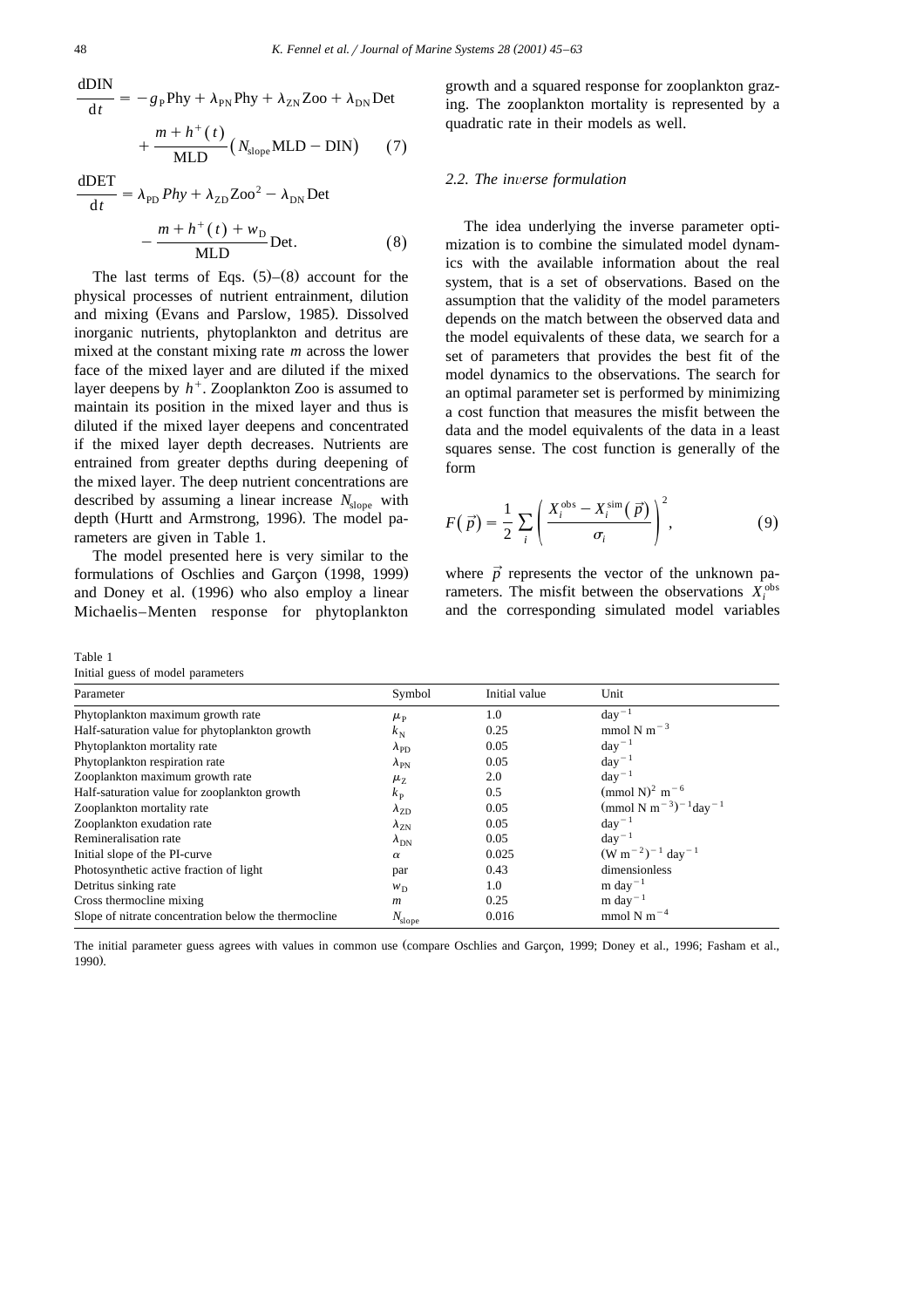$X_i^{\text{sim}}(\vec{p})$  is weighted by the inverse of the assumed a priori error  $\sigma_i$ . A minimization algorithm is applied to search for the minimum of the cost function. Every minimization step requires the computation of the gradient of the cost function with respect to the model parameters. Basically, the parameter optimization is an iteration of the following three steps.

 $(A)$  A forward model integration: the forward model (described in Section 2.1) calculates the evolution of the model state variables in time. Note that the initial conditions and the physical forcing are prescribed. Thus, the model dynamics are solely determined by the choice of the model parameters. The parameters are called independent variables or control variables in this context while the model state variables are dependent variables.

(B) An integration of the adjoint model: the adjoint model calculates the gradient of the cost function with respect to the model parameters. We used the Tangent linear and Adjoint Model Compiler (TAMC), a source-to-source translator for FOR-TRAN programs (Giering, 1997), as a convenient tool to obtain the adjoint model code.

 $(C)$  An optimization step: a minimization is performed in the direction of the gradient of the cost function that was computed in step B. We applied the quasi-Newton method implemented in the M1QN3 routine of the MODULOPT library (Gilbert and Lemaréchal, 1989).

This procedure is iterated until the gradient of the cost function is sufficiently small. Since the model is non-linear it is desirable to start the iteration near the global minimum in order to prevent the descent algorithm from being caught in a local minimum. Since this can be hard to judge in practice, it may become necessary to start a number of minimizations from different initial parameter sets.

### *2.3. The Hessian matrix*

Important aspects of the problem formulation can be revealed by an investigation of the Hessian matrix of the cost function. Near the global minimum, the inverse of the Hessian matrix provides a good approximation of the covariance matrix for the independent model parameters (Thacker, 1989). The condition number of the Hessian, which is defined as the ratio of its largest to its smallest eigenvalue, determines the rate of convergence of the minimization algorithm and indicates how singular the problem is. For large condition numbers, the matrix is ill conditioned and nearly singular, whereas values close to unity characterize a well-conditioned matrix. The inverse eigenvalues of the Hessian are the errors of combinations of the estimated model parameters. These combinations are determined by the corresponding eigenvectors. The product of the eigenvectors and corresponding eigenvalues are also called parameter resolution. In the case of large inverse eigenvalues, meaning large uncertainties, some of the model parameter combinations can only poorly be determined by the data.

The Hessian of the cost function can be approximated by independently perturbing the control variables by a small amount and calculating the gradient of the cost function for each perturbation. The elements of the Hessian result in

$$
h_{ij} = \frac{1}{2\Delta p_j} \left( \partial F \left( \vec{p} + \Delta p_j \right) / \partial p_i \right)
$$

$$
- \partial F \left( \vec{p} - \Delta p_j \right) / \partial p_i \right).
$$
(10)

Since this finite difference method can be dependent on the choice of the  $\Delta p_j$ 's, we have chosen to use the TAMC (Giering, 1997) to calculate the Hessian of the tangent linear model. Since the model under consideration is non-linear, it is crucial to compute the Hessian at the global minimum of the cost function, that is for the optimal parameter set. We ensure this by conducting the sensitivity analysis for identical twin experiments, where synthetically produced data are taken as observations. In this case, the optimal parameter set is known, since it was used to generate the synthetic data set.

### **3. Sensitivity experiments**

The sensitivity analysis is based on identical twin experiments at the Bermuda station at  $31^{\circ}40'$ N  $64^{\circ}10'$  W, which is part of the U.S. JGOFS program. A synthetic data set was created by monthly sampling of the simulated model course from January 1989 to December 1992 (Fig. 2), using the initial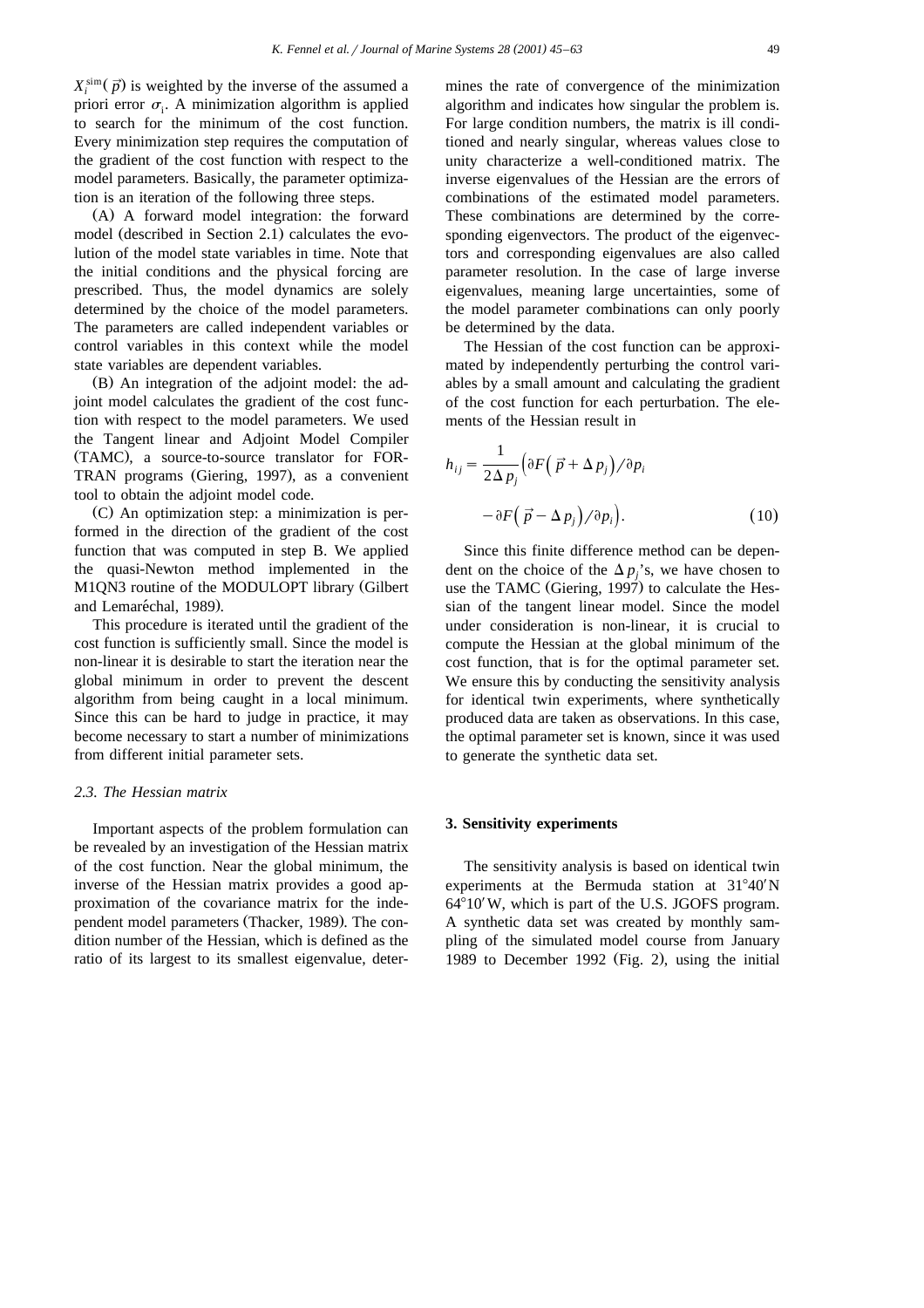

Fig. 2. Simulated model course at the Bermuda station. A synthetic data set was produced by monthly sampling circles, asterisks and Ž crosses represent the synthetic data). The errorbars represent the assumed a priori errors  $\sigma_i$ .

parameter values given in Table 1. The inverse formulation of the parameter estimation problem is obtained by defining the cost function

$$
F(\vec{p}) = \frac{1}{2\sigma_{\text{DIN}}^2} \sum_{i=1}^{M} (\text{DIN}^{\text{obs}} - \text{DIN}^{\text{sim}})^2 + \frac{1}{2\sigma_{\text{Phy}}^2} \sum_{i=1}^{M} (\text{Phy}^{\text{obs}} - \text{Phy}^{\text{sim}})^2 + \frac{1}{2\sigma_{\text{Zo}}^2} \sum_{i=1}^{M} (\text{Zoo}^{\text{obs}} - \text{Zoo}^{\text{sim}})^2.
$$
 (11)

Please note that the third term on the right hand side of the equation accounts for zooplankton data and is only relevant for the experiments E4 and E7 (Table 2). The weights  $1/\sigma_i^2$  are chosen to be equal for the dissolved inorganic nutrients, phytoplankton and zooplankton ( $\sigma_i = 0.1$  mmol N m<sup>-3</sup>,  $i =$ DIN, Phy, Zoo). The Hessian of  $F$  is calculated according to the procedure described in Section 2.3.

## *3.1. Experiment E1— assimilation of nitrate and phytoplankton at the Bermuda station*

For the first assimilation experiment  $(E1, Table 2)$ we employ monthly nitrate and phytoplankton data. This corresponds to the data availability from the Bermuda Atlantic Time-series Study (BATS). The Hessian matrix for this formulation was calculated. Its condition number is  $9.0 \times 10^7$ , indicating a nearly singular Hessian and an ill-conditioned problem formulation. The a posteriori errors (given in Table 3) are enormous especially for the initial slope of the PI-curve  $\alpha$ , the fraction of photosynthetically active radiation par and the parameters related to zooplankton, that is the maximum grazing rate  $\mu_z$ , the halfsaturation constant for ingestion  $k_{\rm P}$  and the zooplankton mortality  $\lambda_{ZD}$ . The parameter resolution, given by the eigenvectors and eigenvalues of the Hessian, is shown in Fig. 3. The eigenvectors belonging to the smallest eigenvalues represent combinations of parameters that either cannot be determined at all or have large uncertainties. By far the smallest eigenvalue is  $\lambda_1 = 1.4 \times 10^{-6}$ . The corre-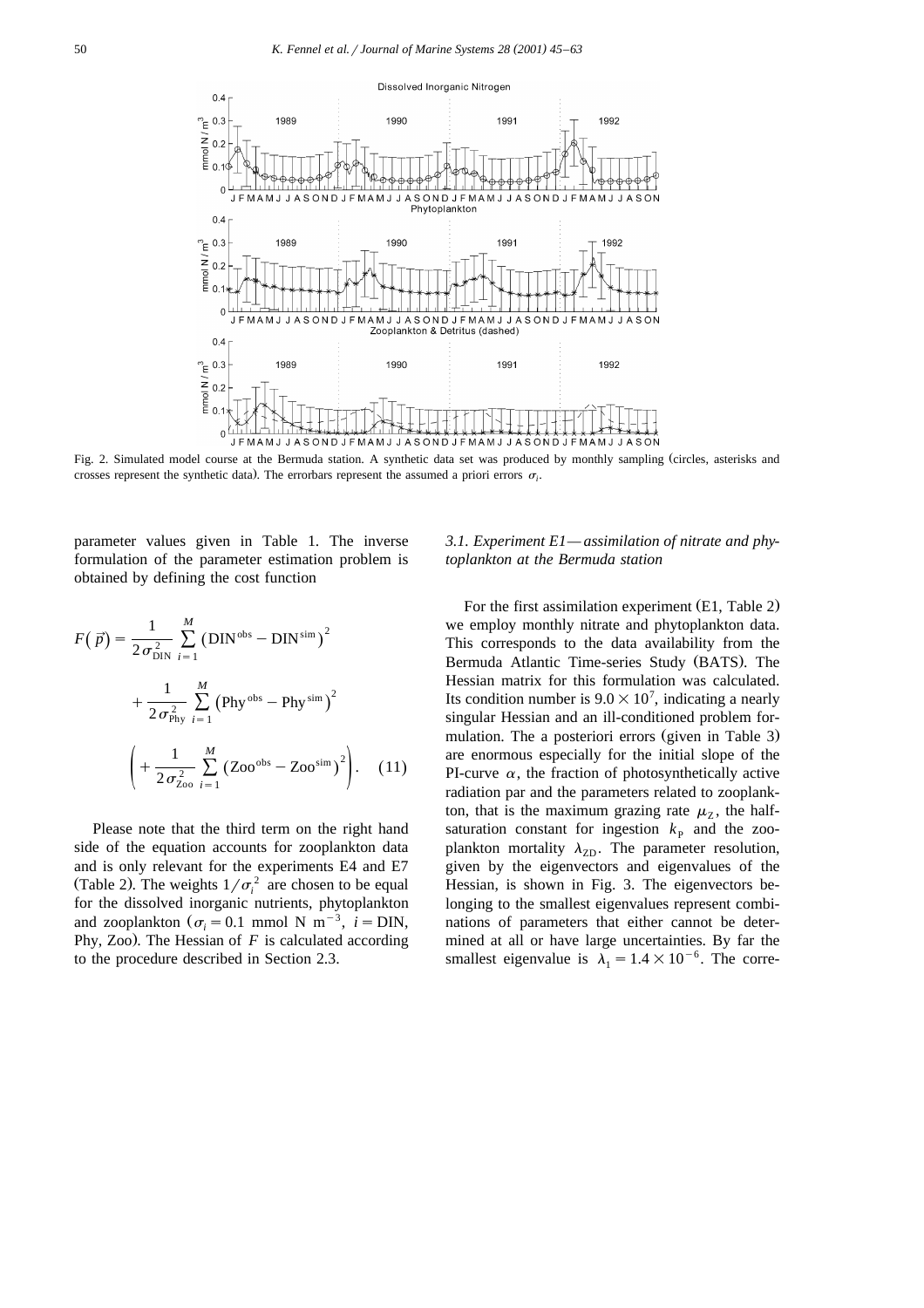Table 2 Description of the twin experiments E1–E8

| Experiment | Comments                                                                                                                                                        |
|------------|-----------------------------------------------------------------------------------------------------------------------------------------------------------------|
| E1         | Monthly nitrate and phytoplankton data at the BATS site were employed. All 12 biological model parameters<br>are included in the inversion.                     |
| E2         | Monthly nitrate and phytoplankton data at the BATS site were employed. par and the maximum grazing rate $\mu_7$<br>were kept fixed.                             |
| E3         | Monthly nitrate and phytoplankton data at the BATS site were employed. par, $\mu_7$ and the maximum growth rate $\mu_{\rm p}$<br>were kept fixed.               |
| E4         | Monthly nitrate, phytoplankton and zooplankton data at the BATS site were employed. par, $\mu$ <sub>7</sub> and $\mu$ <sub>p</sub> were kept fixed.             |
| E5         | Monthly nitrate, phytoplankton and nitrate uptake data at the BATS site were employed. par, $\mu_Z$ and $\mu_P$ were kept fixed.<br>(compare E3)                |
| E6         | Monthly nitrate and phytoplankton data at the North Atlantic site were employed. par and $\mu$ <sub>7</sub> were kept fixed.<br>$(in$ analogy to $E2)$          |
| E7         | Monthly nitrate, phytoplankton and zooplankton data at the North Atlantic site were employed. par and $\mu_{\tau}$<br>were kept fixed.                          |
| E8         | Monthly nitrate and phytoplankton data at the BATS and the North Atlantic sites were employed. par and $\mu_{7}$<br>were kept fixed. (combination of E2 and E6) |

sponding eigenvector  $\vec{v}_1$  has significant contributions only for the light parameters  $\alpha$  and par. Thus, all information on the independent component of  $\alpha$  and par is represented by  $\vec{v}_1$ . As the corresponding eigenvalue  $\lambda_1$  is extremely small, the independent component of  $\alpha$  and par cannot be determined by assimilation of the data or, in other words,  $\alpha$  and par cannot be determined independently. Inspection of the model equations reveals that  $\alpha$  and par enter the model only in multiplicative combination (compare Eq.  $(3)$ ). Thus, the indefiniteness of the combination of  $\alpha$  and par results from the model formulation of

the light-curve and the dependence of both parameters is not surprising. However, since  $\alpha$  and par enter the model only in multiplicative combination, all we need to optimize is their product. By denoting  $\hat{\alpha}$ : =  $\alpha \cdot$  par we reformulate Eq. (3) to

$$
F(I) = \frac{\hat{\alpha}I}{\sqrt{\mu_P^2 + \hat{\alpha}^2 I^2}}.
$$
\n(12)

In all following experiments, we restrict the optimization to the combination  $\hat{\alpha}$ . This is realized

Table 3 Condition numbers and a posteriori errors for experiments E1–E8

| Exp.                  | E1                  | E2                  | E3                  | E4                  | E <sub>5</sub>      | E6                  | E7                  | E8                  |
|-----------------------|---------------------|---------------------|---------------------|---------------------|---------------------|---------------------|---------------------|---------------------|
| Cond.                 | $9.0 \times 10^{7}$ | $1.2 \times 10^{4}$ | $1.1 \times 10^{4}$ | $1.7 \times 10^{4}$ | $1.1 \times 10^{4}$ | $1.6 \times 10^{5}$ | $1.2 \times 10^{5}$ | $3.0 \times 10^{4}$ |
| Post.                 |                     |                     |                     |                     |                     |                     |                     |                     |
| $\mu_{\rm P}$         | 2.5                 | 2.4                 |                     |                     |                     | 0.62                | 0.45                | 0.37                |
| $k_{\rm N}$           | 2.2                 | 2.2                 | 1.4                 | 1.2                 | 1.4                 | 1.3                 | 1.1                 | 0.36                |
| $\lambda_{\text{PD}}$ | 3.6                 | 3.6                 | 3.4                 | 2.8                 | 3.4                 | 2.4                 | 1.7                 | 1.2                 |
| $\lambda_{\rm PN}$    | 6.1                 | 5.9                 | 5.5                 | 4.4                 | 5.5                 | 4.3                 | 4.7                 | 2.1                 |
| $\mu_{\rm Z}$         | 49                  |                     |                     |                     |                     |                     |                     |                     |
| $k_{\rm P}$           | 53                  | 1.4                 | 1.4                 | 0.84                | 1.4                 | 2.9                 | 1.4                 | 1.1                 |
| $\lambda_{\text{ZD}}$ | 12                  | 10                  | 10                  | 3.7                 | 10                  | 3.4                 | 1.2                 | 1.8                 |
| $\lambda_{\rm ZN}$    | 2.3                 | 1.5                 | 1.5                 | 0.87                | 1.5                 | 2.8                 | 1.3                 | 1.0                 |
| $\lambda_{\rm DN}$    | 4.2                 | 4.2                 | $\overline{4}$      | 3.6                 | 4.0                 | 4.8                 | 3                   | 2.2                 |
| $\alpha$              | 596                 | 1.8                 | 1.5                 | 1.3                 | 1.5                 | 2.2                 | 2.3                 | 0.97                |
| par                   | 596                 |                     |                     |                     |                     |                     |                     |                     |
| $W_{\rm D}$           | 5.7                 | 4.7                 | 4.5                 | 2.9                 | 4.5                 | 3.2                 | 1.5                 | 1.3                 |

All errors are scaled by the initial parameter values.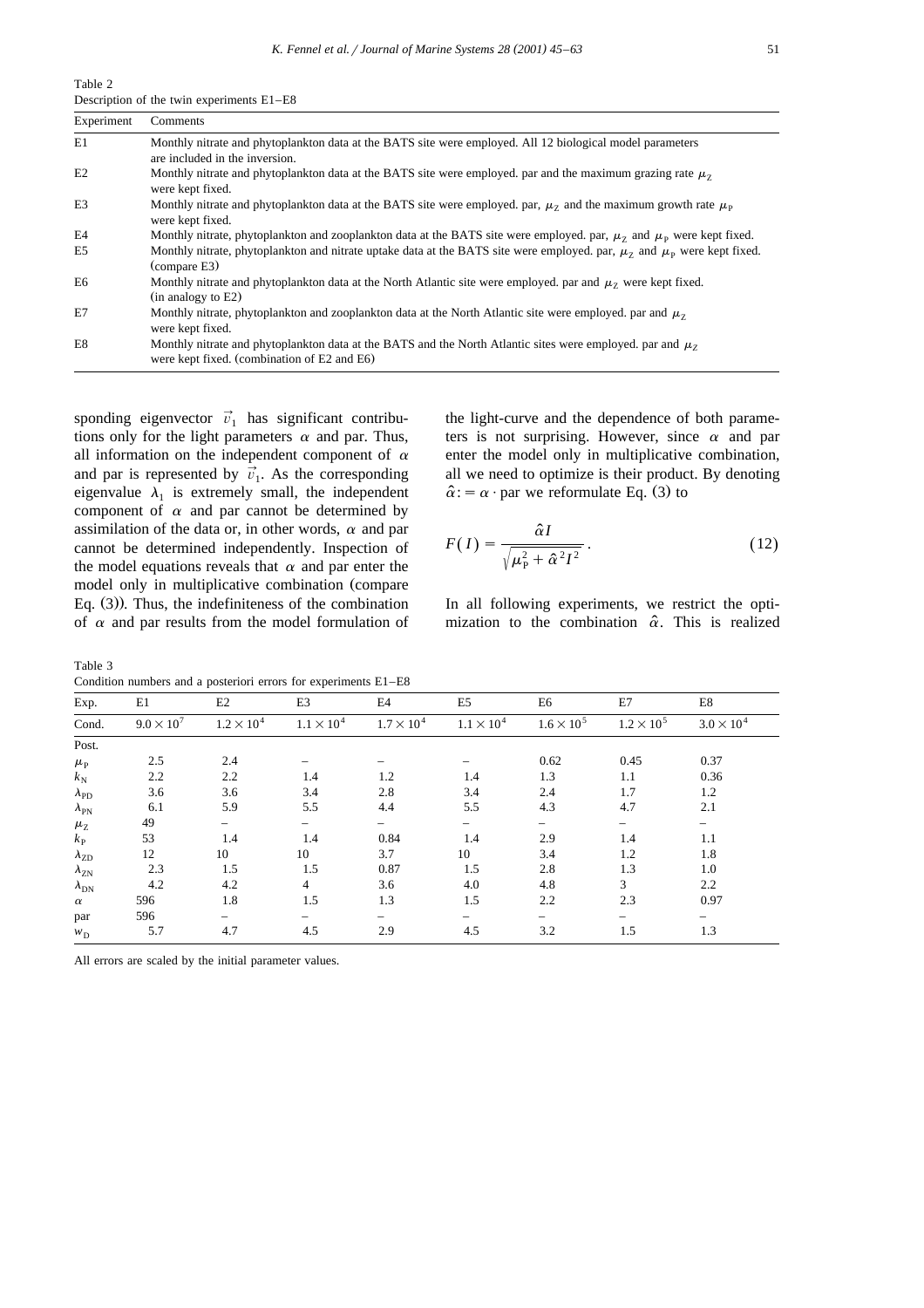

Fig. 3. Parameter resolution for experiment E1. Monthly measurements of nitrate and phytoplankton concentrations were employed.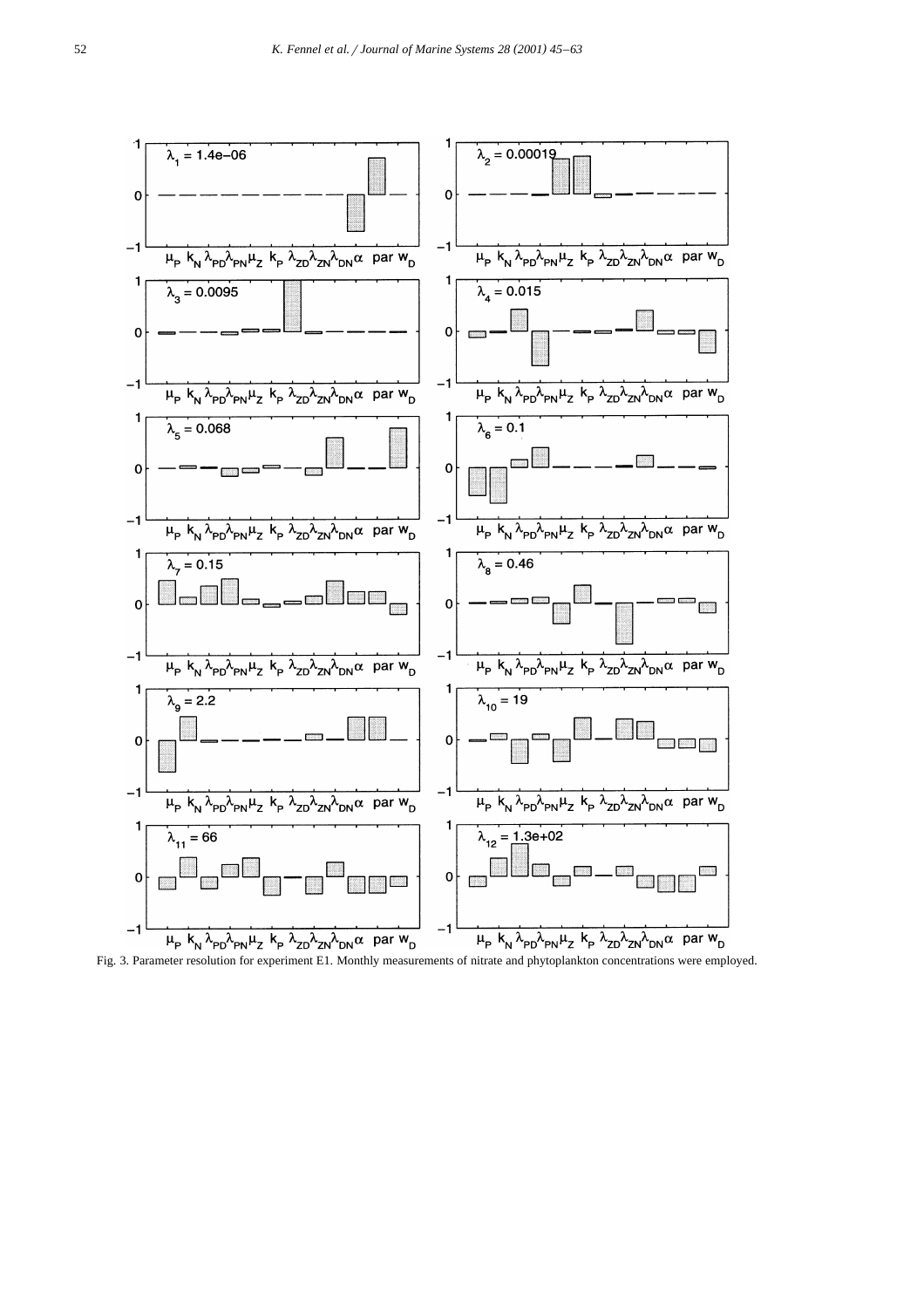practically by fixing par on the initial guess and seeking only  $\alpha$ .

The second smallest eigenvalue is  $\lambda_2 = 1.9 \times 10^{-4}$ . The corresponding eigenvector  $\vec{v}_2$  combines information on zooplankton parameters, basically the grazing parameters  $\mu$ <sub>z</sub> (maximum grazing rate) and  $k_{\rm P}$  (half-saturation constant for phytoplankton ingestion), with a small contribution from the zooplankton mortality  $\lambda_{ZD}$ . The combination of  $\mu_Z$  and  $k_P$  is only poorly constrained by the data, or in other words their a posteriori errors are large. A possible reason might be that the simulated model course is almost stationary, that is, the state variables change only slightly with time. The phytoplankton standing stocks in the subtropical North Atlantic remain at a low and relatively constant level compared to regions with a more pronounced seasonal cycle, such as the midlatitudes of the North Atlantic, which are characterized by a strong increase of nutrient concentrations during deep winter mixing events and high plankton standing stocks during the typical spring and autumn blooms. In accordance with observations (Michaels and Knap, 1996), the simulated phytoplankton concentrations at the BATS station remain between 0.1 and 0.2 mmol N  $m^{-3}$  and the model course shows no high amplitude signals. Consequently, the grazing rates that correspond to the data cover only a small range of the parameter space close to the stationary point. In this case, the grazing rates that correspond to the "measured" data are limited to the initial slope of the grazing response. No data points lie within the saturation range (Fig. 4). The information contained in the data does not suffice to estimate both the half-saturation constant and the saturation rate at the same time. The same problem applies to the determination of the growth parameters  $\mu_{\rm p}$  (maximum growth rate) and  $k_{\rm N}$ (half-saturation concentration for nitrate uptake). The simulated growth rates cover a slightly broader range than the grazing rates, but are still limited to the initial slope of the growth response  $(Fig. 4)$ .

# *3.2. Experiments E2 and E3— a modification of the problem formulation*

As a result of experiment E1, the maximum grazing rate and the half-saturation constant for phytoplankton ingestion cannot be estimated simultaneously. We believe this to be due to the fact that grazing rates are restricted to a small part of the grazing response function. Thus, the applied data set does not contain enough information to determine both parameters simultaneously. The same problem applies to the phytoplankton growth function where data are restricted to the initial slope of the growth response. The maximum growth rate and the halfsaturation constant for nutrient uptake may not be estimated at the same time.

To test this hypothesis we check first if the conditioning of the problem improves when we restrict the search to the half-saturation concentrations and suppose we know the maximum grazing and maximum growth rates. In experiment E2 only the maximum grazing rate  $\mu$ <sub>7</sub> was kept fixed at the optimal value. This modification improved the condition number considerably to  $1.2 \times 10^4$ . Also the a posteriori errors are smaller for most of the parameters (Table 3). In particular the errors of  $k_{\text{P}}$  and  $\alpha$  are reduced by two and three orders of magnitude, respectively. In experiment E3, the maximum growth rate  $\mu_{\rm p}$  was held constant as well. This leads again to a small improvement of the condition number and the a posteriori errors. However, as the errors range from 140% for  $k_{\rm P}$  to 1000% for the zooplankton mortality  $\lambda_{\rm ZD}$ , they are still far from being acceptable.

The parameter resolution for E3 is shown in Fig. 5. Note that the first four eigenvectors that correspond to the smallest eigenvalues are very similar in experiments E2 and E3. The most uncertain parame-<br>ter combination  $\vec{v}_1$  contains information only on the mortality rate of zooplankton  $\lambda_{ZD}$  while contributions for  $\lambda_{ZD}$  are negligible in all other eigenvectors. Thus,  $\lambda_{ZD}$  is independent of the other parameters and practically not constrained by the data. This is consistent with the outstanding large a posteriori error of 1000% for  $\lambda_{ZD}$ . We assume that this is due to lack of data.

The schematic of the model state variables and flows (Fig. 1) illustrates that fluxes between phytoplankton, zooplankton and detritus are not directly constrained by the data set used. The model allows different pathways to close the nitrogen cycle, namely phytoplankton  $\rightarrow$  zooplankton  $\rightarrow$  detritus  $\rightarrow$  nitrogen and phytoplankton  $\rightarrow$  detritus  $\rightarrow$  nitrogen. The recycling pathways are likely to be unconstrained if neither zooplankton nor detritus information is available. The conditioning of the problem might improve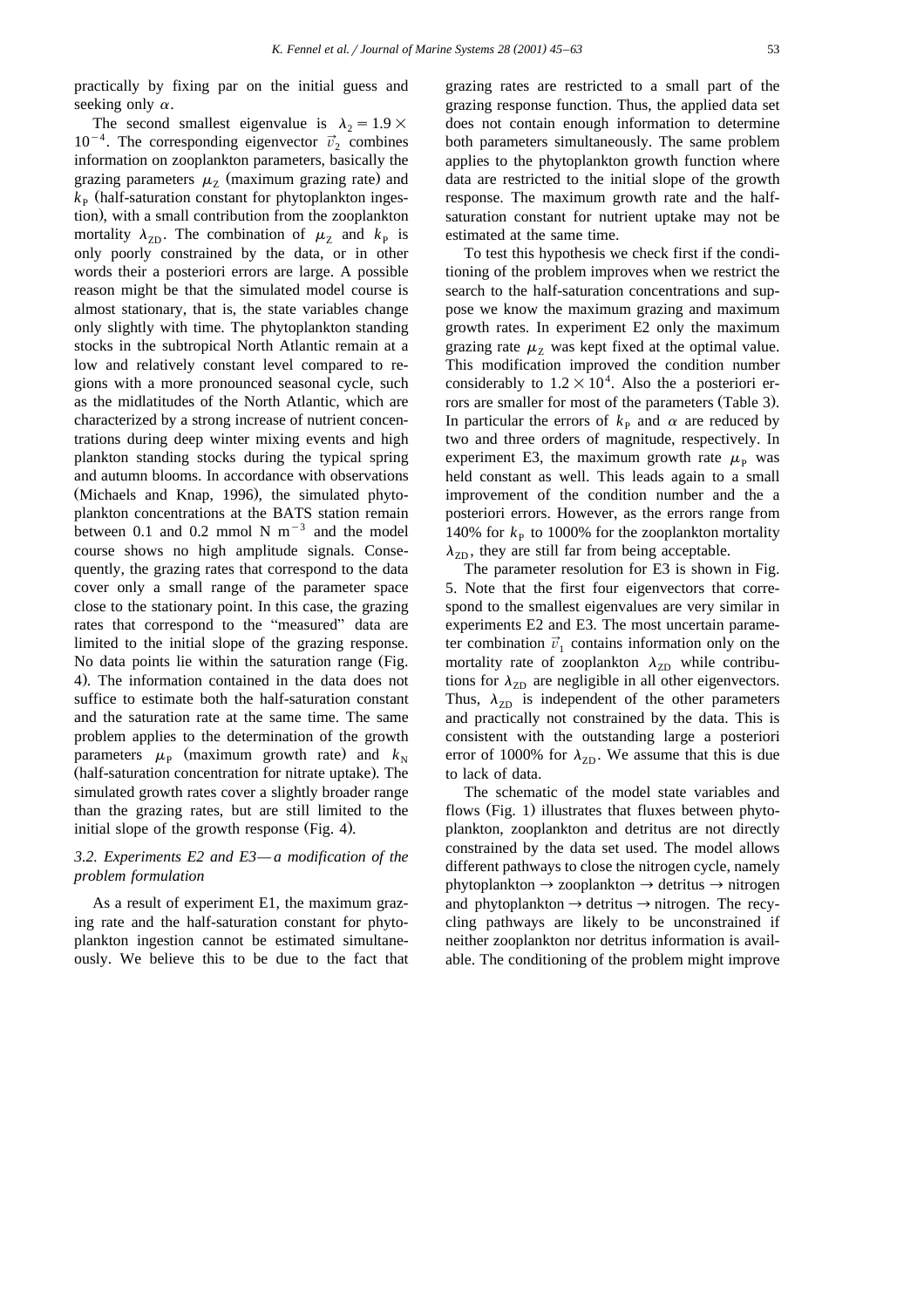

Fig. 4. Zooplankton grazing and phytoplankton growth response. Actual growth and grazing rates corresponding to the synthetic monthly  $\text{DIN}$  Phy<sup>2</sup> data points are calculated as  $\mu_{\rm p} \frac{1}{k_{\rm N} + \text{DIN}}$  and  $\mu_{\rm Z} \frac{1}{k_{\rm p} + \text{Phy}^2}$ , respectively. Values are displayed for the Bermuda station (asterisks) and a North Atlantic station (open circles), which we refer to in Section 3.4.

if other types of measurements, e.g. observations of zooplankton or fluxes, are incorporated. This consideration motivates the following experiments E4 and E5.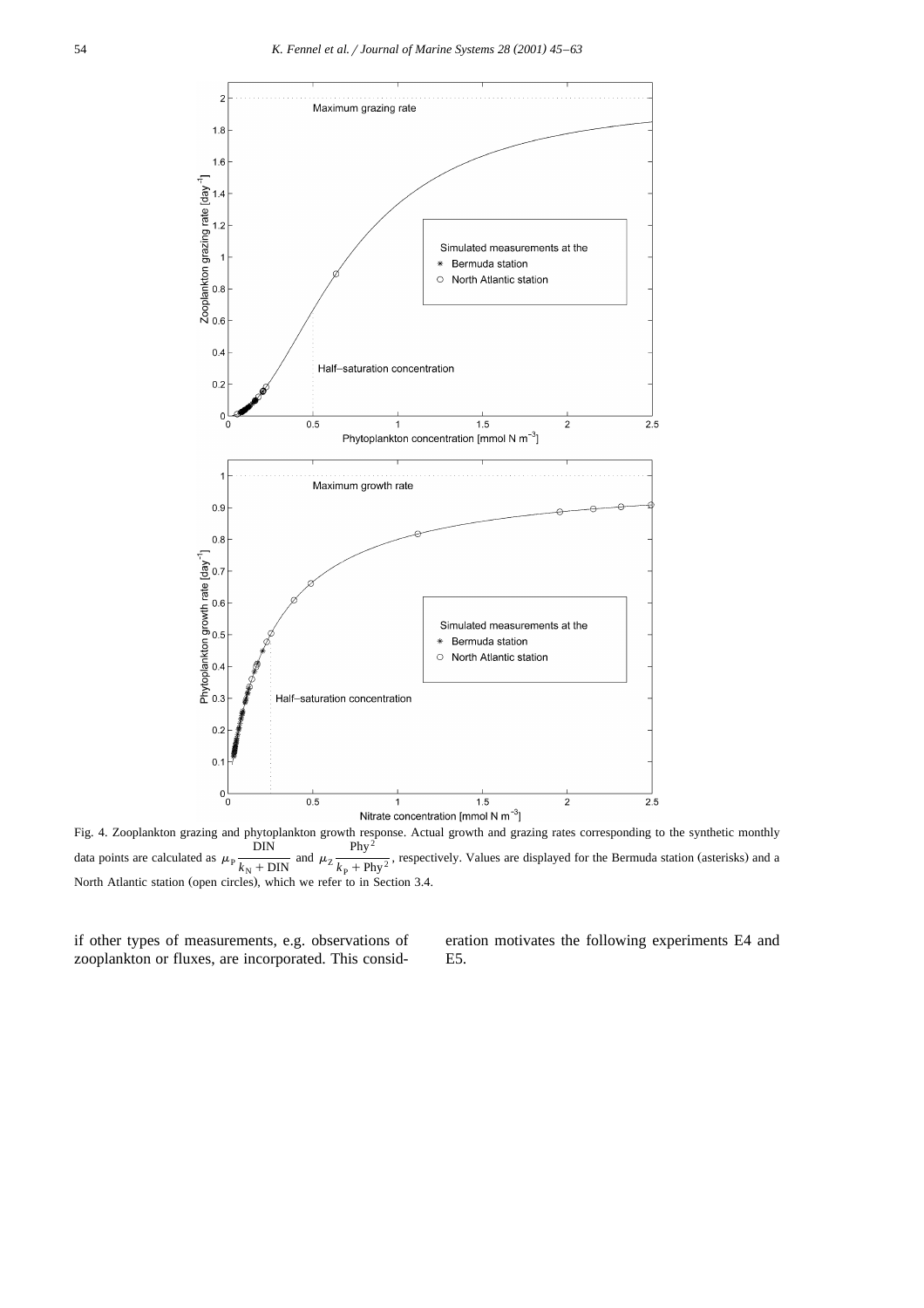

and  $\mu$ <sub>P</sub> were kept fixed.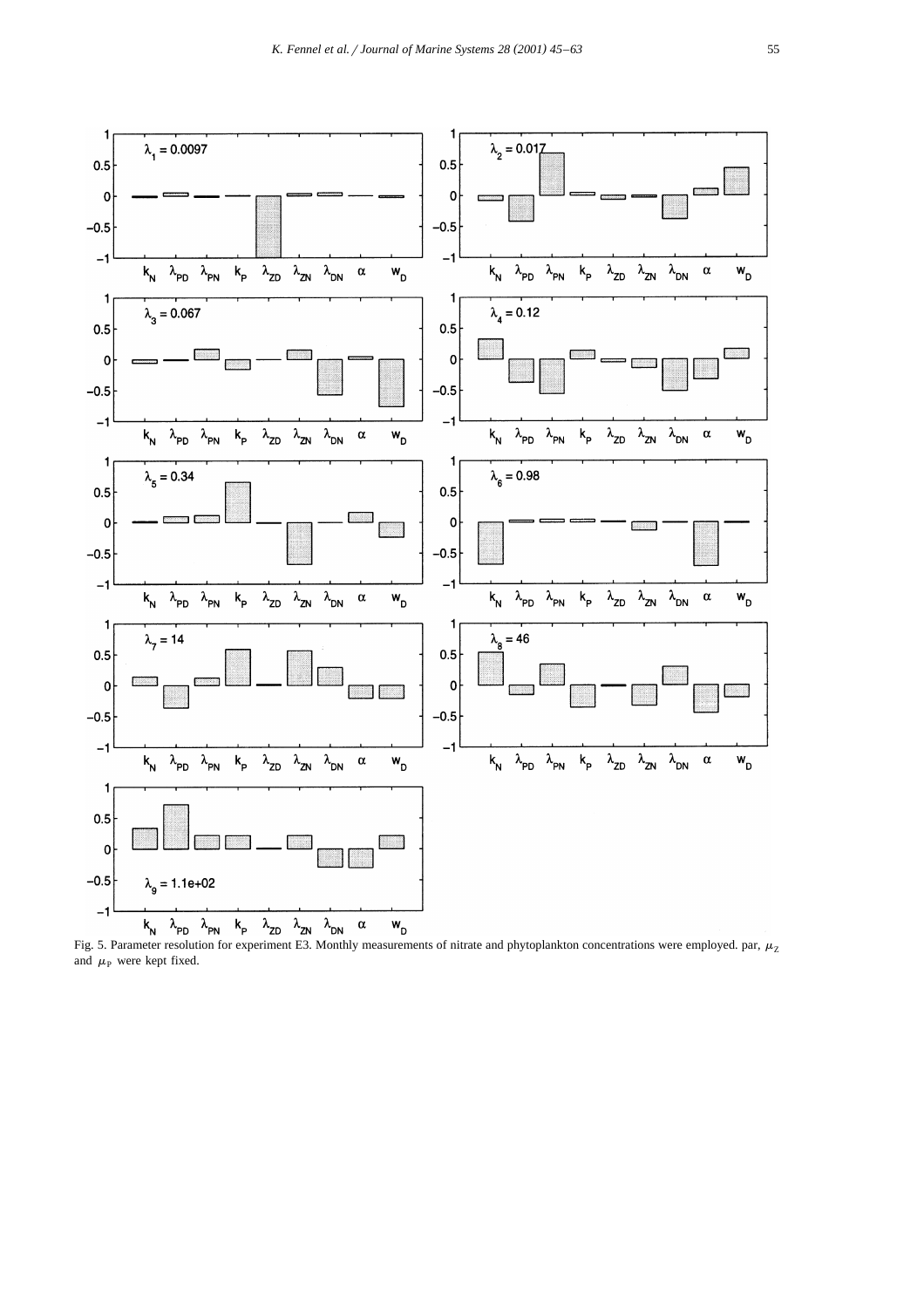# *3.3. Experiments E4 and E5— additional employment of zooplankton and primary production data*

We suppose that the large a posteriori errors in experiment E3 are due to gaps in the employed data set, which comprises only nitrogen and phytoplankton data. In experiment E4, we modify E3 by the additional inclusion of zooplankton data. A remarkable increase in the accuracy of the estimated parameters is achieved by the incorporation of zooplankton data. The a posteriori errors improved in particular for the zooplankton related parameters  $k_{\rm P}$ ,  $\lambda_{\rm ZN}$  and  $\lambda_{ZD}$ , but also for all the other parameters. Note that in spite of the decreased errors, the condition number of the Hessian is slightly larger than for E3. This means that the new data does not add information to the poorly determined combination of parameters which is represented by the smallest eigenvalue. Instead, the new data increase the precision of the already well determined parameter combinations. In terms of the Hessian spectrum, the largest eigenvalues are raised even further, thereby increasing the range of the spectrum.

Several parameter optimization studies employ measurements of primary production in addition to nitrate and chlorophyll data. Experiment E5 is performed to assess how this additional information affects the accuracy of the parameter estimation. Experiment E5 compares to E3, differing from E3 only in the inclusion of the actual nitrate uptake rate measurements, that is  $g_{\text{p}}$ Phy, which corresponds to the use of primary production data in parameter optimization assimilations. The inclusion of the uptake rate data did not improve the accuracy of the parameters. This result suggests that measurements of the flux of nitrogen from the inorganic nitrogen pool to phytoplankton does not add any information to the system that is not already contained in the inorganic nitrogen and phytoplankton data.

# *3.4. Experiments E6, E7 and E8— assimilation at the North Atlantic station at 47*8*N 20*8*W*

Here we come back to the previously mentioned problem that the ecosystem dynamics at the Bermuda site is nearly stationary with relatively low plankton standing stocks. We hypothesized in Section 3.2 that the restricted data coverage of the functional growth and grazing response contributes to the difficulty of the parameters optimization problem. Some evidence for this was shown by the improved parameter accuracy after assuming that the maximum growth and grazing rates were known. To perform another check of this hypothesis, we apply the optimization procedure to a station at a different location in the North Atlantic where a broader coverage of the functional growth and grazing responses is provided. A simulation at the North Atlantic station at  $47^{\circ}$ N  $20^{\circ}$ W was performed, employing the previously used parameter set. The model course at this site has a pronounced seasonal cycle with a high amplitude spring bloom (Fig. 6). The corresponding uptake and growth rates spread over a wider range of the parameter space than at BATS (Fig. 4). The phytoplankton growth rates seem to be satisfactorily covered while the grazing rates are still restricted to the initial slope.

In analogy to experiment E2 we perform experiment E6 at this station. Inspection of the Hessian reveals that the phytoplankton parameters and the zooplankton mortality are determined with higher accuracy in comparison to E2, while the accuracy slightly decreased for a few other parameters. An additional incorporation of zooplankton, done in E7, reduces these errors. We assume that the best estimate of the parameters can be expected if we employ



Fig. 6. Simulated model course at the North Atlantic station at 47°N 20°W and a synthetic data set that was produced by monthly sampling.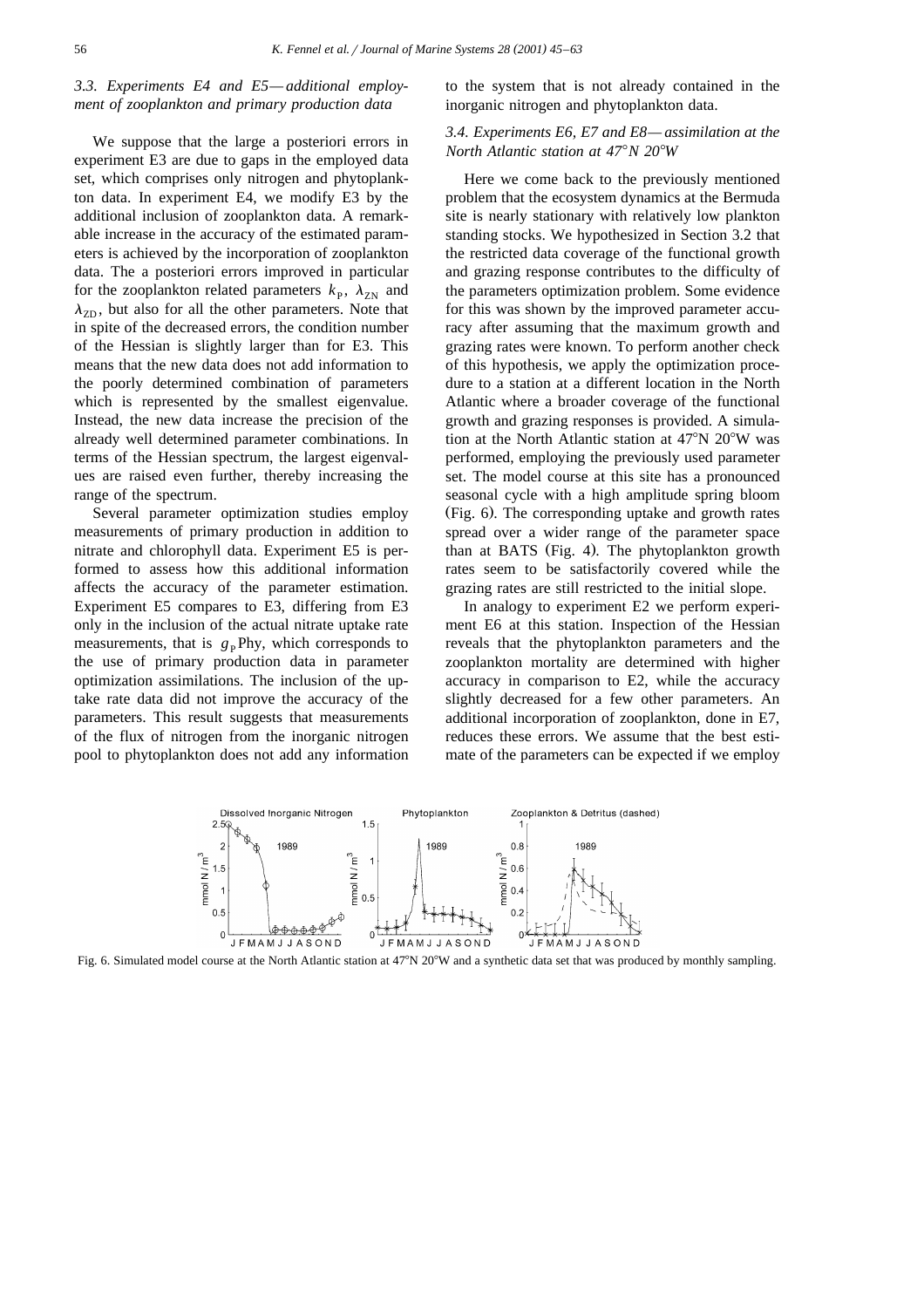the North Atlantic and the Bermuda data sets simultaneously. This is done in E8. In E8 we achieved the best accuracy of all experiments. The most uncertain parameters with uncertainties of over 200% are the phytoplankton mortality  $\lambda_{\rm PN}$  and the remineralization rate  $\lambda_{\rm NN}$ .

#### **4. Discussion of the sensitivity analysis**

A sensitivity analysis was conducted to assess the capability of the adjoint method to optimize the ecological model parameters. The parameter optimization may be difficult for a variety of reasons. Generally, difficulties might be associated with the formulation of the inverse problem that is to be solved and with the numerical approach to its solution (Thacker, 1989). Difficulties might stem from the model formulation itself. The data may be another source of difficulty, i.e. they may be inadequate to determine the model parameters, thereby causing the least squares problem to be singular or ill-posed. By investigating the Hessian matrix of the problem we tried to sort out the different sources of difficulty. The initial formulation of the problem turned out to be ill-posed with parameter combinations that could be estimated only with large uncertainties and with expected slow convergence of the minimization algorithm. One difficulty obviously arose from the formulation of the model itself. Parameters that enter the numerical model formulation only as a product of each other cannot be estimated independently. In our first model formulation, the initial slope of the PI-curve  $\alpha$  and the fraction of photosynthetically active radiation par occur as a product only. The uncertainty related to the unfavorable formulation can easily be circumvented by restricting the optimization to the combination of both parameters.

Furthermore, we found evidence that the information provided by the available measurements is not sufficient to constrain all parameters. Two major reasons cause the inadequacy of the data set. Firstly, the data set is restricted to only nitrate and phytoplankton observations. That turned out to be responsible for the poor accuracy of the parameters related to zooplankton behavior and the remineralization process, since two alternative unconstrained cycling

pathways exist. Experiments with additional incorporation of zooplankton data displayed an improvement of the accuracy of these parameters. Secondly, it matters which region of the parameter space is covered by the data. Observations of an ecosystem which is close to equilibrium like at the Bermuda site provides less information on model parameters than ecosystems with pronounced seasonal changes. In particular the growth and grazing rates at the Bermuda site are restricted to the initial slope of the functional response and do not constrain the saturation concentrations. The inclusion of observations from a North Atlantic site with a clear yearly cycle provided a better coverage of the parameter space and increased the accuracy of the estimated parameters.

### **5. Parameter optimization at the Bermuda station**

We performed a parameter optimization by assimilating data of the Bermuda Atlantic Time-series Study (BATS) (Michaels and Knap, 1996). Biweekly to monthly measurements of nitrate, nitrite and chlorophyll within the period January 1989 to October 1992 were employed. The observed data have been transformed as follows to serve as counterparts to the simulated variables. Nitrate and nitrite were added to be comparable to the dissolved inorganic nitrogen pool. Ammonium concentrations had to be neglected since ammonium concentrations are not measured on a regular basis. Chlorophyll measurements are generally assumed to represent the phytoplankton standing stock and were compared to the model phytoplankton. The necessary conversion from chlorophyll  $\text{[mg chl m}^{-3} \text{]}$  to phytoplankton  $\text{[mmol N m}^{-3} \text{]}$  is problematic, since the intracellular ratios of chlorophyll to carbon and chlorophyll to nitrogen are known to vary considerably. The chlorophyll to carbon ratio varies not only for different species but also due to changes in environmental conditions, e.g., differences in the ambient nutrient or light climate. Recently, different parameterizations for a variable chlorophyll to carbon ratio have been suggested in the context of parameter optimization (Hurtt and Armstrong, 1996, 1999; Schartau et al. 2000; Spitz et al. 2000) while other studies rely on a constant average conversion ratio (Evans, 1999;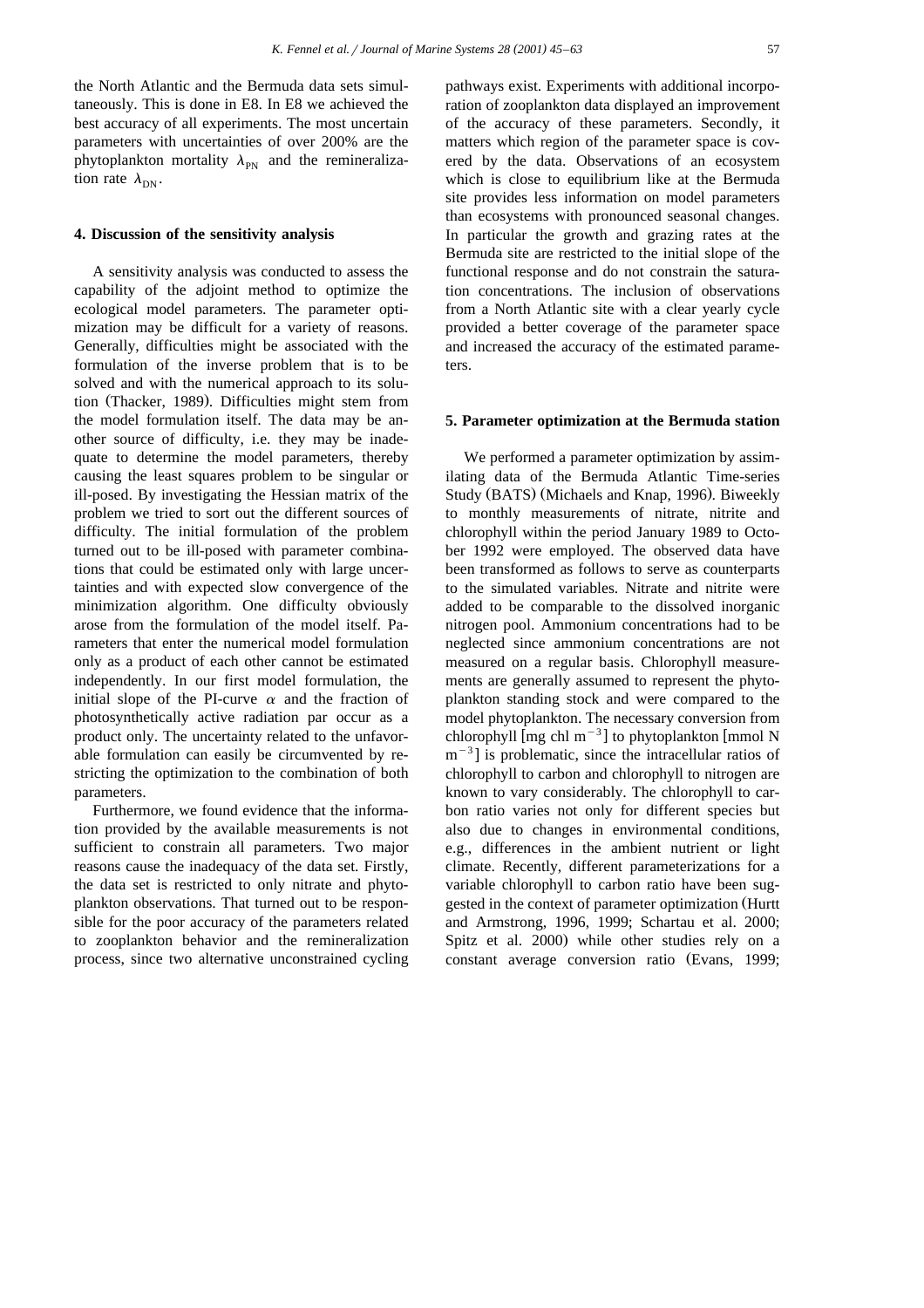Fasham and Evans, 1995; Prunet et al., 1996a,b; Spitz et al., 1998). We assume a constant ratio of  $c_1 = 1.2$  mg chl (mmol N)<sup>-1</sup> in this study. The vertically distributed data were integrated over the prescribed mixed layer depth to correspond to the simulated mixed layer mean concentrations.

The sensitivity analysis discussed in Section 3 revealed that not all parameters can be determined by the optimization. Therefore, we restrict the inverse formulation to 8 of the 12 biological model parameters. The fraction of the photosynthetically active radiation par was fixed. An inclusion of par in the inversion is not appropriate since it enters the model formulation only in combination with the initial slope of the PI-curve  $\alpha$  (see Section 3.1), but also not necessary since par is a relatively well known parameter. Furthermore, the maximum growth and grazing rates  $\mu_{\rm P}$  and  $\mu_{\rm Z}$  were excluded from the parameter estimation, since the nearly stationary ecosystem dynamics at the Bermuda station does not allow the optimization of the half-saturation concentrations and the corresponding maximum rates simultaneously (see Section 3.2). The twin experiments revealed that the zooplankton mortality rate  $\lambda_{ZD}$  is practically not constrained if only nitrate and phytoplankton observations are employed. Since no zooplankton data are available for our optimization problem, we also fixed the zooplankton mortality. par,  $\mu_{\rm p}$ ,  $\mu_{\rm Z}$  and  $\lambda_{\rm ZD}$  are fixed to the initial guess values (Table 1).

The cost function of the optimization problem has been defined as

$$
F(\vec{p}) = \frac{1}{2\sigma_{\text{DIN}}^2} \Sigma ((NO_3 + NO_2)^{\text{obs}} - DIN^{\text{sim}})^2
$$

$$
+ \frac{1}{2\sigma_{\text{Phy}}^2} \Sigma (Chl^{\text{obs}}/c_1 - Phy^{\text{sim}})^2
$$

$$
+ F_{\text{prior}}(\vec{p})
$$
(13)

where  $F_{\text{prior}}(\vec{p}) = \frac{1}{2} \sum_{i} (\ln(p_i) / (p_i^0))^2$ .

The first two terms of the right hand side of Eq.  $(13)$  represent the model-data misfit for the inorganic nitrogen pool and the phytoplankton standing stock respectively. The term  $F_{\text{prior}}$  was added to penalize estimates outside of the acceptable parameter range. As pointed out by Evensen et al. (1998), any available a priori information on the parameters should be used to constrain the problem. Unfortunately, we do not have much a priori information, but we know at least that negative parameter values are meaningless. Consequently we have chosen  $F_{\text{prior}}$  such that negative parameter values are avoided. Otherwise, negative parameter values might occur during gradient descent steps of the minimization algorithm. The variance  $\sigma_{\text{DIN}}^2$  is based on estimated standard devia-<br>tions of the measurements for nitrate ( $\sigma_{\text{NO}_2} = 0.08$ ) mmol N m<sup>-3</sup>) and nitrite  $(\sigma_{NO_2} = 0.02 \text{ mmol N}$ <br>m<sup>-3</sup>) (Grasshoff et al., 1999). A standard deviation of  $\sigma_{\text{Phy}} = 0.1$  mmol N m<sup>-3</sup> is assumed for phytoplankton measurements. Since the cost function in Eq.  $(14)$  differs from the cost function used for the twin experiments described above  $(Eq. (11)$  in Section 3), the error estimates for the twin experiments cannot be compared directly to the estimates for the real data experiment in this section. We have performed an additional twin experiment in analogy to Section 3 employing the cost function  $(14)$  to obtain the error estimates that directly correspond to the estimated errors for the real data experiment.

# *5.1. Results of the optimization*

Our first guess for the model parameters is the previously used parameter set (compare Tables 1 and 4), which is based on parameter values in common use. The model simulation based on the first guess parameter set leads to relatively good agreement between the simulated course and the observed inorganic nitrogen and chlorophyll data (Fig. 7). The simulated course lies within the error range for most of the measurements. There are mainly three observed features that are not reproduced by the model. The model does not capture the increased nitrogen concentrations during the deep mixing periods in winter, especially in January, February and March 1992. The simulated chlorophyll concentrations are systematically higher than the observations during summer, and the simultaneous increase of observed chlorophyll concentrations and inorganic nitrogen from late autumn to early winter is not captured by the model.

The optimized parameter values with their a posteriori error estimates and the a posteriori errors for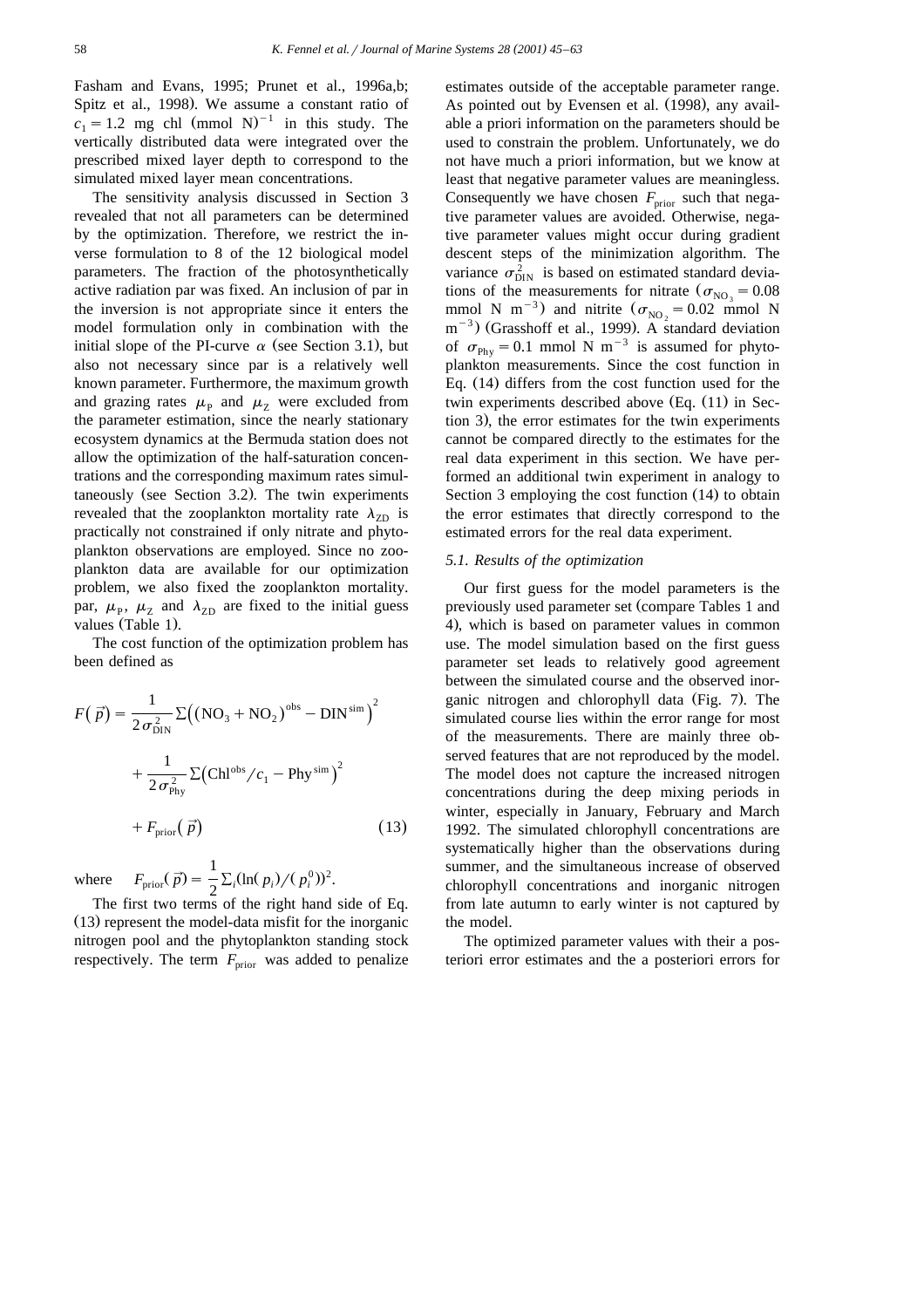

Fig. 7. Simulated model course (solid and dashed lines) at the Bermuda station based on the initial guess parameter set in comparison to the observed data (circles/asterisks) with a priori error bars.

the twin experiment are given in Table 4. The optimization changed the half-saturation concentration for nitrate uptake  $k_N$  and the phytoplankton respiration rate  $\lambda_{PN}$  most notably, with a decrease in  $k_N$  by

Table 4

Model parameters: initial guess, optimal estimate with absolute a posteriori errors and relative a posteriori errors (scaled by the optimal estimate), also shown are the relative errors of the corresponding twin experiment

| Parameter          | Initial<br>Relative |       | Optimal estimate with                                                  | Relative error of |  |
|--------------------|---------------------|-------|------------------------------------------------------------------------|-------------------|--|
|                    | value               | error | absolute errors                                                        | twin experiments  |  |
| $k_{\rm N}$        | 0.25                | 0.81  | $0.043 + 0.035$ mmol N m <sup>-3</sup>                                 | 0.55              |  |
| $\lambda_{\rm PD}$ | 0.05                | 0.65  | $0.084 \pm 0.055$ day <sup>-1</sup>                                    | 0.50              |  |
| $\lambda_{\rm PN}$ | 0.05                | 0.58  | $0.116 \pm 0.065$ day <sup>-1</sup>                                    | 0.81              |  |
| $k_{\rm P}$        | $0.5^{\circ}$       | 0.54  | $0.275 \pm 0.145$ (mmol N) <sup>2</sup> m <sup>-6</sup>                | 0.63              |  |
| $\lambda_{ZN}$     | 0.05                | 0.42  | $0.036 \pm 0.015$ day <sup>-1</sup>                                    | 0.65              |  |
| $\lambda_{\rm DN}$ | 0.05                | 0.61  | $0.089 \pm 0.055$ day <sup>-1</sup>                                    | 0.81              |  |
| $\alpha$           | 0.025               | 0.27  | $0.025 \pm 0.007$ (W m <sup>-2</sup> ) <sup>-1</sup> day <sup>-1</sup> | 0.27              |  |
| $W_D$              | 1.0                 | 0.28  | $0.97 + 0.27$ m day <sup>-1</sup>                                      | 0.28              |  |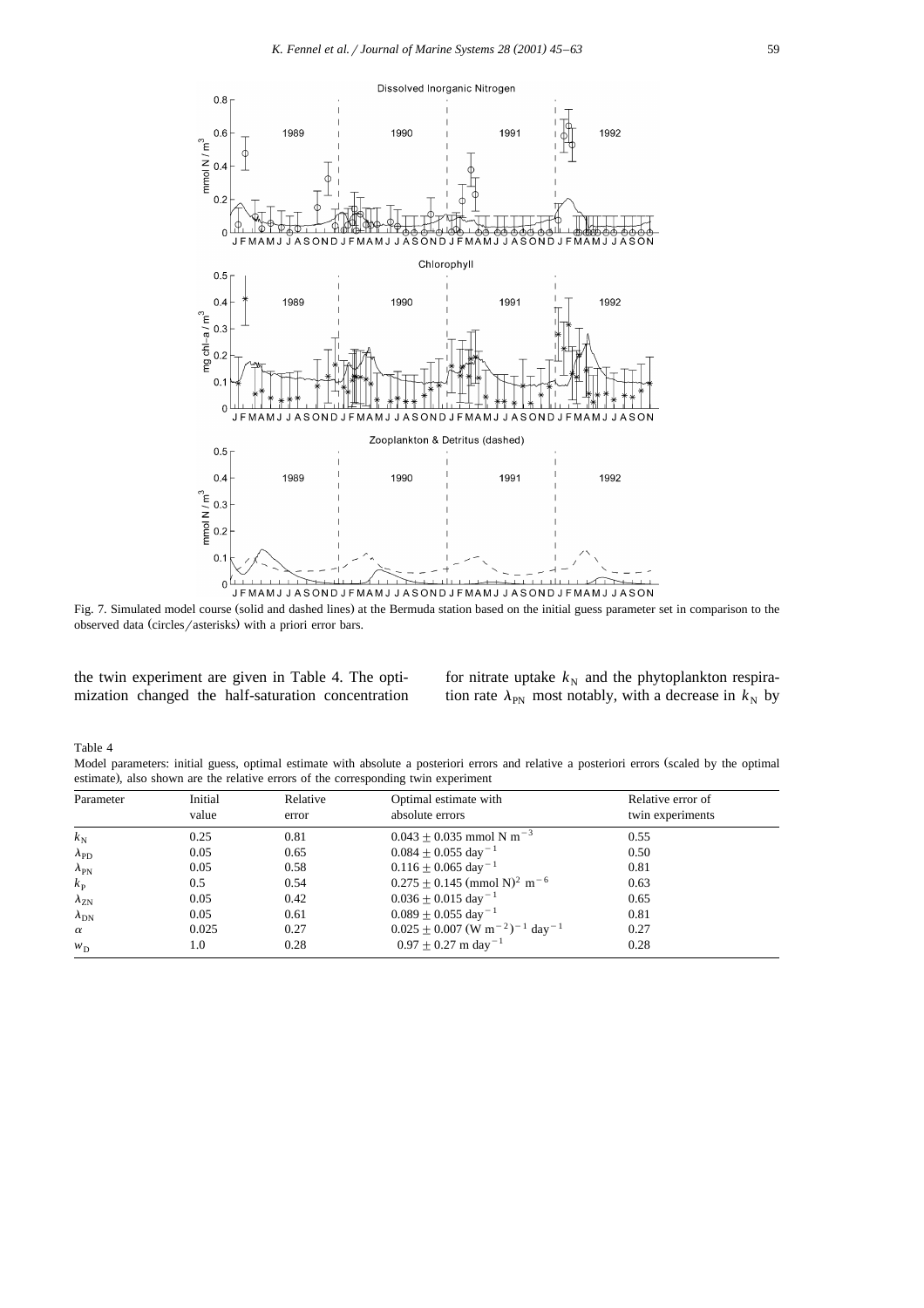a factor of 5 and an increase in  $\lambda_{PN}$  by a factor of 2. The other parameters differ by about 50% or less from their initial guess. The model course, resulting from the optimal estimate, is shown in Fig. 8. Only a slight improvement of the match between observations and simulation is evident. The increase of inorganic nitrogen during the mixing event in January–February 1992 is more pronounced in the optimized simulation. The mismatch between model and data during summer periods improved slightly. The most obvious change between the initial and the optimized simulations is a dramatic increase in zooplankton concentrations, which are not constrained by any data.

An assessment of the a posteriori errors was done by calculating the Hessian matrix of the tangent

linear model for the optimal parameter set according to Section 2.3. The resulting condition number of the problem is 435. This relatively small value indicates that the problem with prior knowledge term is well conditioned. The condition number of the corresponding twin experiment is small as well with a value of 106. The significant reduction of the condition number compared to Section 3 is due to the prior knowledge term  $F_{\text{prior}}$ , which obviously regularizes the problem. The prior knowledge also reduces the a posteriori errors (compare errors in Table 4 with previous results given in Table 3), but most errors still range around 50% of the initial parameter value. Note that most of the optimized values differ from their initial guess by less than their a posteriori error estimate.



Fig. 8. Simulated model course at the Bermuda station based on the optimal parameter set in comparison to the observed data.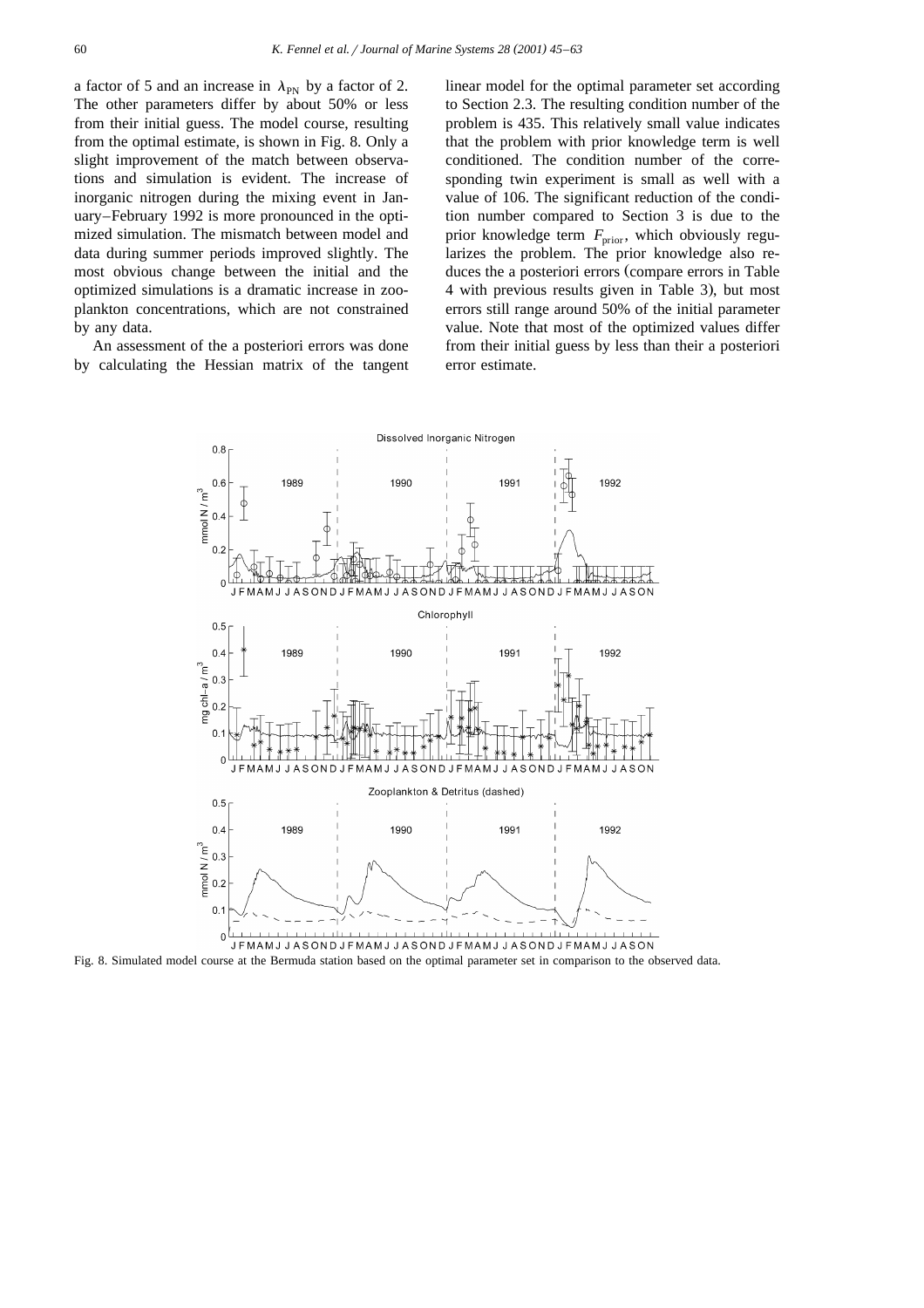## **6. Discussion of the parameter optimization**

The parameter optimization did not improve the match between the model and the observations notably. The simulation that is based on the new parameter set is very similar to the initial simulation in terms of nitrate and phytoplankton, which were constrained by observed data. The most obvious reduction of the model-data misfit was achieved for nitrogen concentrations during a deep mixing event in January–March 1992. The zooplankton course, which was not constrained by any observations, changed remarkably. This is consistent with the large uncertainties of the zooplankton parameters given by the sensitivity analysis, since large uncertainties of parameters allow large variations of these parameters during the optimization procedure.

There may be different reasons for the poor result of the optimization. Firstly, the course of the ecological variables depends largely on the physical forcing conditions, namely the mixed layer depth, which were prescribed. In terms of the parameter estimation procedure, prescribing the physical forcing is equivalent to the assumption that the forcing is correct. Thus, the optimization parameters are adjusted in such a way that they correct for any errors related to physical forcing conditions that influence the ecological state variables. Secondly, the model is zero-dimensional, which is clearly an oversimplification. All the ecological state variables are considered as average concentrations over the mixed layer. This misconstrues important features of the ecosystem at Bermuda, e.g. the deep chlorophyll maximum persistent below the mixed layer. A third potential reason for errors is the omission of advective transport processes in the model. Since mesoscale eddies influence the Bermuda region, advection is likely to be important.

However, a major concern goes beyond the issues related to spatial resolution and external forcing. The whole optimization has to be questioned if the model does not represent the observed system appropriately. The parameter optimization is bound to fail if the model does not resolve the processes which determine the observed features. The application of the optimization procedure to a specific model and a corresponding set of observations relies on the inherent assumption that the simulated and observed systems are consistent. The simultaneous increase of the observed chlorophyll and nitrate concentrations during deep mixing periods in winter is an example of such an unresolved feature, which is not possible to grasp with the present model formulation. It might be related to variations in the chlorophyll to nitrate ratio that are not resolved by the present model. Furthermore, the microbial loop, which is not included in the present model that is rather designed as a representation of the linear food chain, is probably an important factor.

### **7. Conclusions**

A sensitivity analysis should be an integral part of any attempt to optimize the parameters of ecological models. Sensitivity experiments are extremely helpful in revealing problems that contribute to the difficulty of parameter optimization and formulation of a well-conditioned problem. There are sources of error related to an inappropriate formulation of the problem that can be circumvented. Furthermore, the sensitivity experiments can identify gaps or inadequacies in the applied data set. A data set can be insufficient because information on certain parts of the model is missing or because of poor coverage of the parameter space. In this context the sensitivity analysis goes beyond the rather technical issue of formulating the optimization problem as it provides feedback to observationalists about how to design field campaigns and sampling strategies that allow one to constrain numerical models.

The application of the optimization procedure to real data at the Bermuda station brought up a more fundamental problem. The parameter estimation gave poor results that we believe to be due to an inconsistency of the present model formulation with the ecological system under observation. This outcome emphasizes the important role that parameter optimization methods can play in testing model assumptions during model development. Since it is not possible to verify the theoretical assumptions underlying a model in principle (Oreskes et al., 1994) and, moreover, ecological modeling is mostly heuristic and in a comparably premature state, the model development has to be viewed as an iterative process where the refutation of model assumptions leads to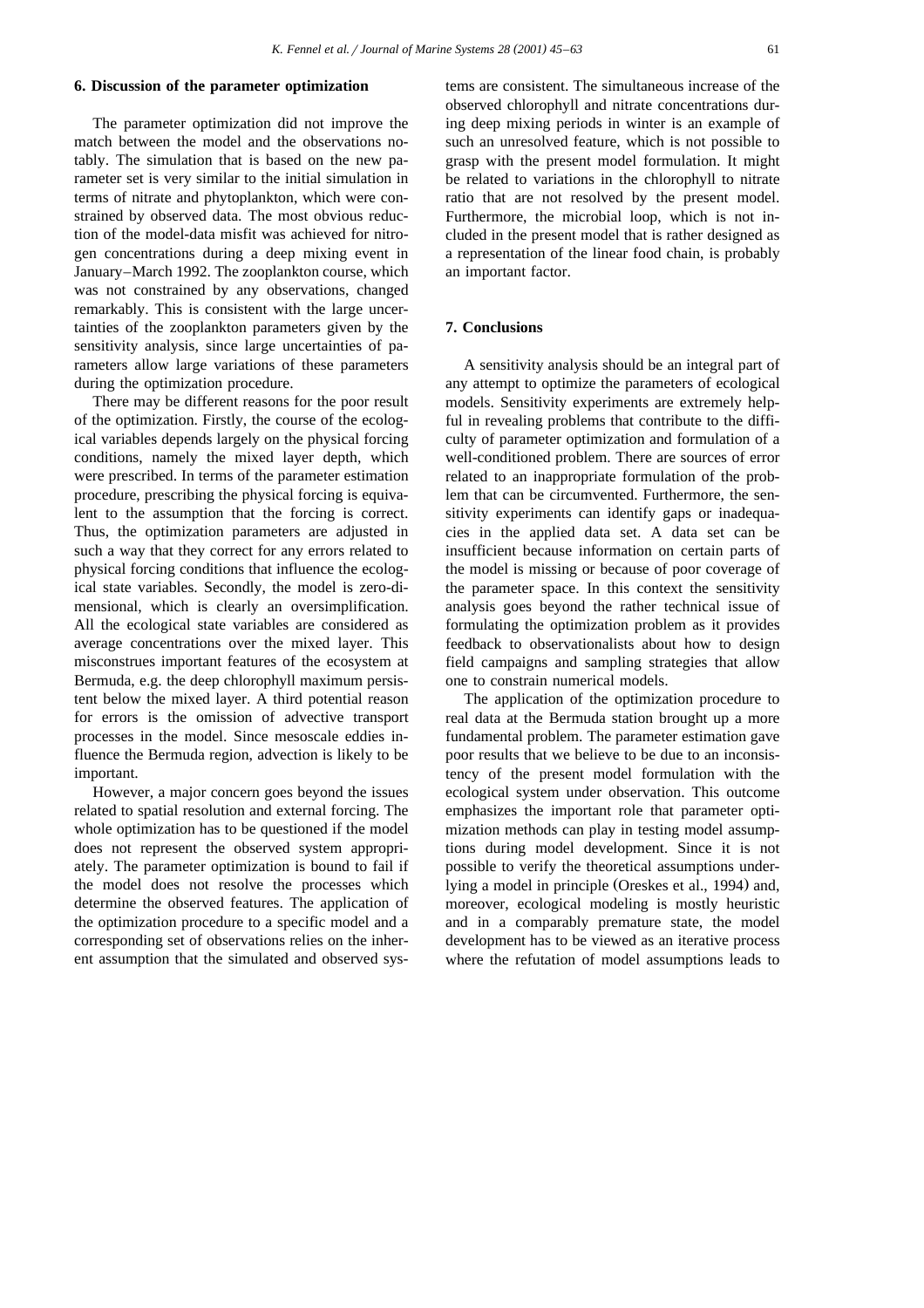the development of new hypothesies (Loehle, 1983). In this respect, the systematic test of parameter choices by the application of optimization techniques can be extremely powerful.

### **Acknowledgements**

We are grateful to J.Chr. Gilbert and Ch. Lemaréchal for providing the MODULOPT minimization routine M1QN3 and to Ralf Giering for making the TAMC compiler available. Svetlana Loza's double checking of the calculations was highly appreciated. We thank Yvette Spitz for her critical comments and Jasmine Bartlett for reviewing the manuscript. This work has been supported by the EC MAST-III project DIADEM under contract MAS3- CT98-0167.

### **References**

- Bleck, R., Rooth, C., Hu, D., Smith, L.T., 1992. Salinity-driven thermohaline transients in a wind- and thermohaline-forced isopycnic coordinate model of the North Atlantic. Journal of Physical Oceanography 22, 1486–1515.
- Doney, S.C., Glover, D.M., Najjar, R.G., 1996. A new coupled, one-dimensional model for the upper ocean: applications to the JGOFS Bermuda Atlantic Time-series Study (BATS) site. Deep-Sea Research II 43, 591–624.
- Drange, H., 1996. A 3-dimensional isopycnic coordinate model of the seasonal cycling of carbon and nitrogen in the Atlantic Ocean. Physics and Chemistry of the Earth 21, 503–509.
- Evans, G.T., 1999. The role of local models and data sets in the Joint Global Ocean Flux Study. Deep-Sea Research I 46, 1369–1389.
- Evans, G.T., Parslow, J.S., 1985. A model of annual plankton cycles. Biological Oceanography 3, 327–347.
- Evensen, G., Dee, D., Schröter, J., 1998. Parameter estimation in dynamical models. In: Chassignet, E.P., Verron, J. (Eds.), Ocean Modeling and Parameterizations. NATO ASI.
- Fasham, M.J.R., Evans, G.T., 1995. The use of optimization techniques to model marine ecosystem dynamics at the JGOFS station at 47 deg N 20 deg W. Philosophical Transactions of the Royal Society of London B 348, 203–209.
- Fasham, M.J.R., Ducklow, H.W., McKelvie, S.M., 1990. A nitrogen-based model of plankton dynamics in the oceanic mixedlayer. Journal of Marine Research 48, 591–639.
- Fennel, K., 1999. Convection and the timing of phytoplankton spring blooms in the western Baltic Sea. Estuarine, Coastal and Shelf Science 49, 113–128.
- Fennel, W., 1995. A model of the yearly cycle of nutrients and plankton in the Baltic Sea. Journal of Marine Systems 6, 313–329.
- Gaspar, P., 1988. Modeling the seasonal cycle of the upper ocean. Journal of Physical Oceanography 18, 161–180.
- Giering, R., 1997. Tangent Linear and Adjoint Model Compiler. User's Manual. MIT, http://puddle.mit.edu/  $\sim$  ralf/tamc.
- Gilbert, J.C., Lemaréchal, C., 1989. Some numerical experiments with variable storage quasi-Newton algorithms. Mathematical Programming 45, 407–435.
- Grasshoff, K.M., Kremling, K., Ehrhardt, M., 1999. Methods of Seawater Analysis. 3rd edn. Wiley-VCH, Weinheim.
- Hurtt, G.C., Armstrong, R.A., 1996. A pelagic ecosystem model calibrated with BATS data. Deep-Sea Research II 43, 653–683.
- Hurtt, G.C., Armstrong, R.A., 1999. A pelagic ecosystem model calibrated with BATS and OWSI data. Deep-Sea Research I 46, 27–61.
- Lawson, L.M., Spitz, Y.H., Hofmann, E.E., Long, R.B., 1995. A data assimilation technique applied to a predator–prey model. Bulletin of Mathematical Biology 57, 593–617.
- Lawson, L.M., Hofmann, E.E., Spitz, Y.H., 1996. Time series sampling and data assimilation in a simple marine ecosystem model. Deep-Sea Research II 43, 625–651.
- Loehle, C., 1983. Evaluation of theories and calculation tools in ecology. Ecological Modelling 19, 239–247.
- Matear, R.J., 1995. Parameter optimization and analysis of ecosystem models using simulated annealing: a case study at station P. Journal of Marine Research 53, 571–607.
- Michaels, A.F., Knap, A.H., 1996. Overview of the U.S. JGOFS Bermuda Atlantic Time-series Study and the Hydrostation S program. Deep-Sea Research II 43, 157–198.
- Oreskes, N., Shrader-Frechette, K., Belitz, K., 1994. Verification, validation, and confirmation of numerical models in earth sciences. Science 263, 641–646.
- Oschlies, A., Garçon, V., 1998. Eddy induced enhancement of primary production in a model of the North Atlantic Ocean. Nature 394, 266–269.
- Oschlies, A., Garçon, V., 1999. An eddy-permitting coupled physical–biological model of the North Atlantic: 1. Sensitivity to advection numerics and mixed layer physics. Global Biogeochemical Cycles 13, 135–160.
- Palmer, J.R., Totterdell, I.J., 1999. Production and export in a global ocean ecosystem model. Deep-Sea Research (submitted).
- Prunet, P., Minster, J.F., Ruiz-Pino, D., 1996a. Assimilation of surface data in a one-dimensional physical–biogeochemical model of the surface ocean: 1. Method and preliminary results. Global Biogeochemical Cycles 10, 111–138.
- Prunet, P., Minster, J.F., Echevin, V., Dadou, I., 1996b. Assimilation of surface data in a one-dimensional physical–biogeochemical model of the surface ocean: 2. Adjusting a simple trophic model to chlorophyll, temperature, nitrate, and pCO2 data. Global Biogeochemical Cycles 10, 139–158.
- Schartau, M., Oschlies, A., Willebrand, J., 2000. Parameter estimation of a zero-dimensional ecosystem model applying the adjoint method. Deep-Sea Research II (in press).